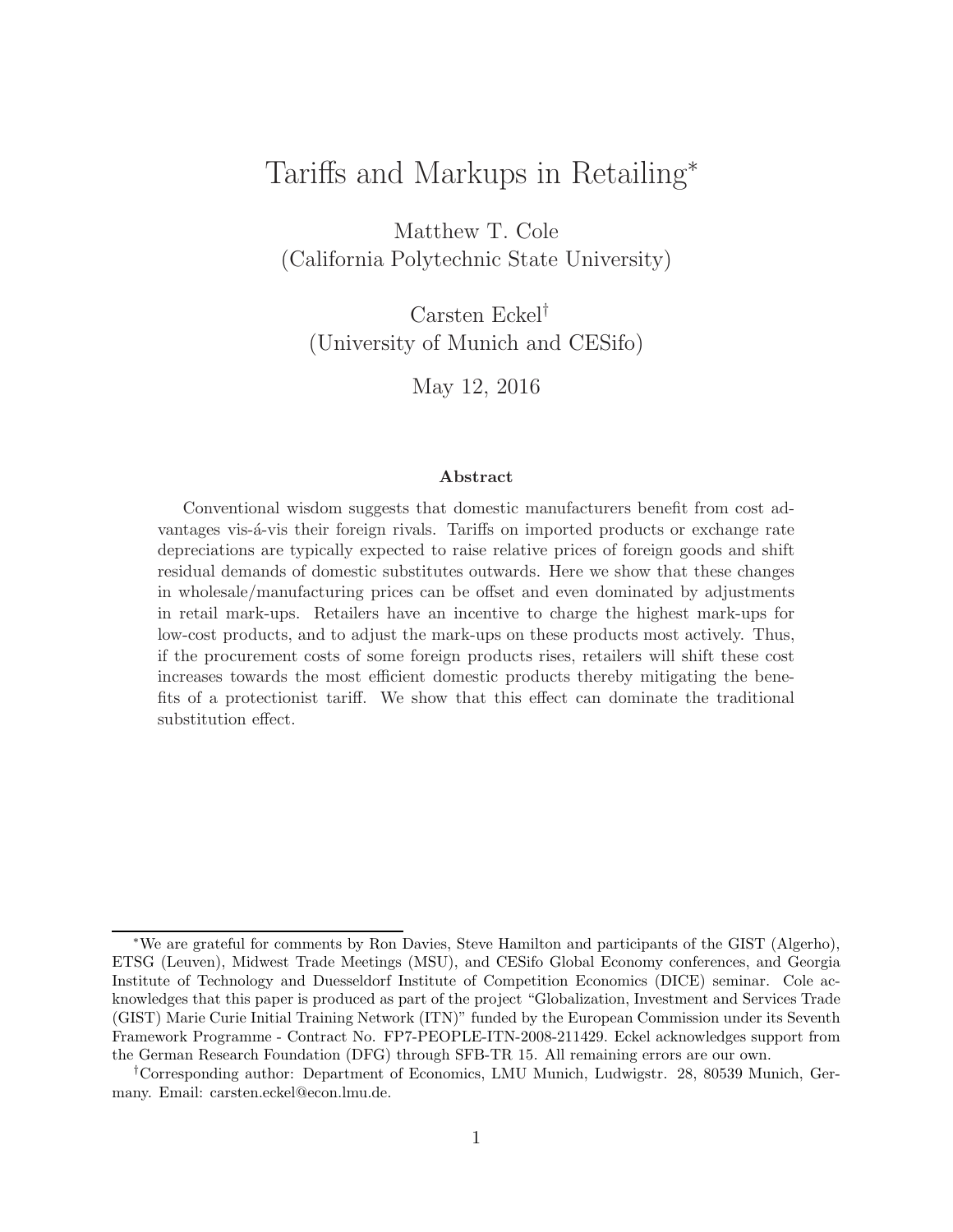## 1 Introduction

Recent empirical evidence suggests that wholesalers and retailers play an active role in international trade (Blum et al. 2010, Bernard et al. 2010, and Francois and Wooton 2010). This evidence is noteworthy because most studies on the gains from international trade focus exclusively on adjustments in the manufacturing sector. But with an extra layer of firms between manufacturers and consumers, the issue of the pass-through of price changes from global markets to local consumers becomes important.

In this paper we examine the role of the retailer pass-through for one of the key questions in international trade: How are domestic firms affected when foreign firms become less competitive due to exogenous changes in costs. Most importantly, this question relates to the effects of tariffs, but also applies to other cost changes that affect primarily foreign producers, such as changes in real exchange rates or foreign wages. Conventional wisdom suggests that domestic manufacturers benefit from a tariff on the products of foreign competitors. The intuition is that domestic consumers will shift their expenditures towards domestic products because their relative price has fallen (substitution effect). As a consequence, demand for domestic products increases, and this will typically create jobs and boost profits of domestic producers. This is, in fact, a key political justification for levying tariffs: Tariffs are an attractive instrument because they appear to allow governments to raise revenues and boost domestic employment at the same time.

Here we show that the validity of this argument depends crucially on the market structure in the retail sector and on how retailers adjust their mark-ups. In particular, we show that the demand for domestic products can actually go down when wholesale prices of foreign varieties increase and that this outcome is most likely for the most efficient domestic products. For this question, the focus is not on the direct pass-through, i.e. the effect of cost changes on the prices of goods affected directly by the cost change. The focus is on the indirect pass-through, i.e. on the prices of goods not directly affected by the cost shock. We will show that retailers have an incentive to adjust the mark-ups of all products in their portfolio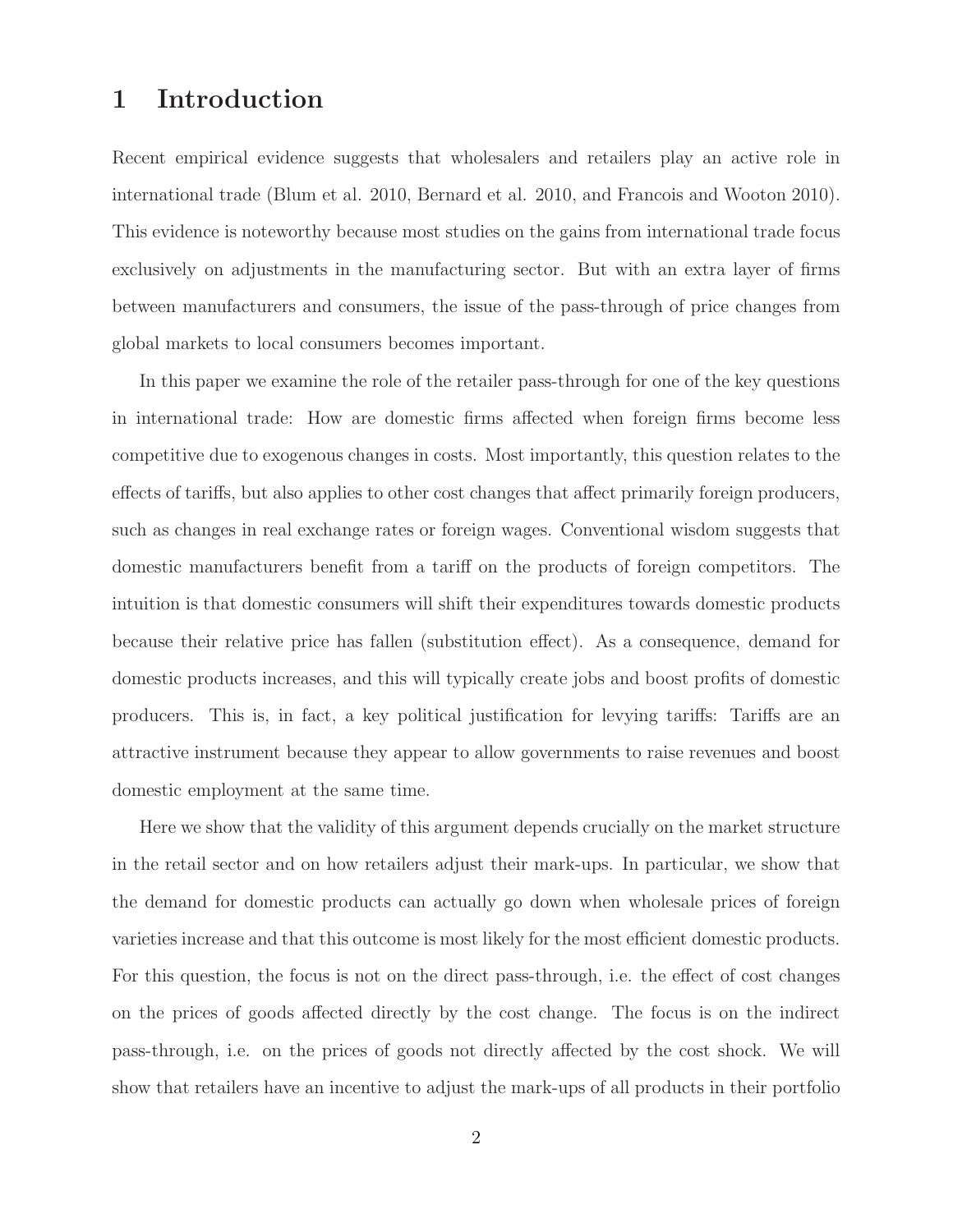in response to changes in wholesale prices even if it is only a subset of wholesale prices that actually change. And we will show that this retail mark-up effect works in the opposite direction of the traditional substitution effect and can even dominate it.

Our model provides an explanation for why domestic manufacturers are affected in ambiguous ways by foreign cost shocks. The most direct evidence for this is presented by Hellerstein (2009). She studies the effect of exchange rate shocks on retail prices of beer and finds that adjustments in retail mark-ups are an important part of the pass-through. While her focus is on the direct pass-through, she does report ambiguous effects of a currency depreciation on the sales of domestic manufacturers (Hellerstein, 2009, table 7). There is also evidence for the indirect pass-through from the marketing literature. Besanko et al. (2005) provides evidence for the importance of adjustments in retail mark-ups across brands. They study how changes in wholesale prices (trade promotions) are passed on to consumers and how it affects retail prices of competing brands. They find mixed signs (28% positive, 35%) negative, 37% zero), and report that the likelihood of a positive cross-brand pass-through is larger for larger competing brands.<sup>1</sup> These papers attribute this ambiguity to a combination of different elasticities of substitution and strategic interactions between manufacturers and retailers.

We take a different route. In our framework retailers sell a bundle of products and compete in a Hotelling way against other retailers for spatially differentiated consumers. Consumers have quasi-linear preferences with identical elasticities of substitution and care about prices and distance to the next retail outlet. As a consequence, retail outlets enjoy some local geographical monopoly power that allows them to raise the retail price above wholesale prices. In this setup, the optimal pricing decision of retailers is a trade-off between exploiting the local monopoly power by raising prices, and expanding their catchment areas by lowering prices. This trade-off is determined endogenously and depends, among other things, on the set of wholesale prices. We will show that in this setup retailers charge

<sup>&</sup>lt;sup>1</sup>Their results are supported by Dubé and Gubta  $(2008)$  responding to criticism by McAlister  $(2007)$ .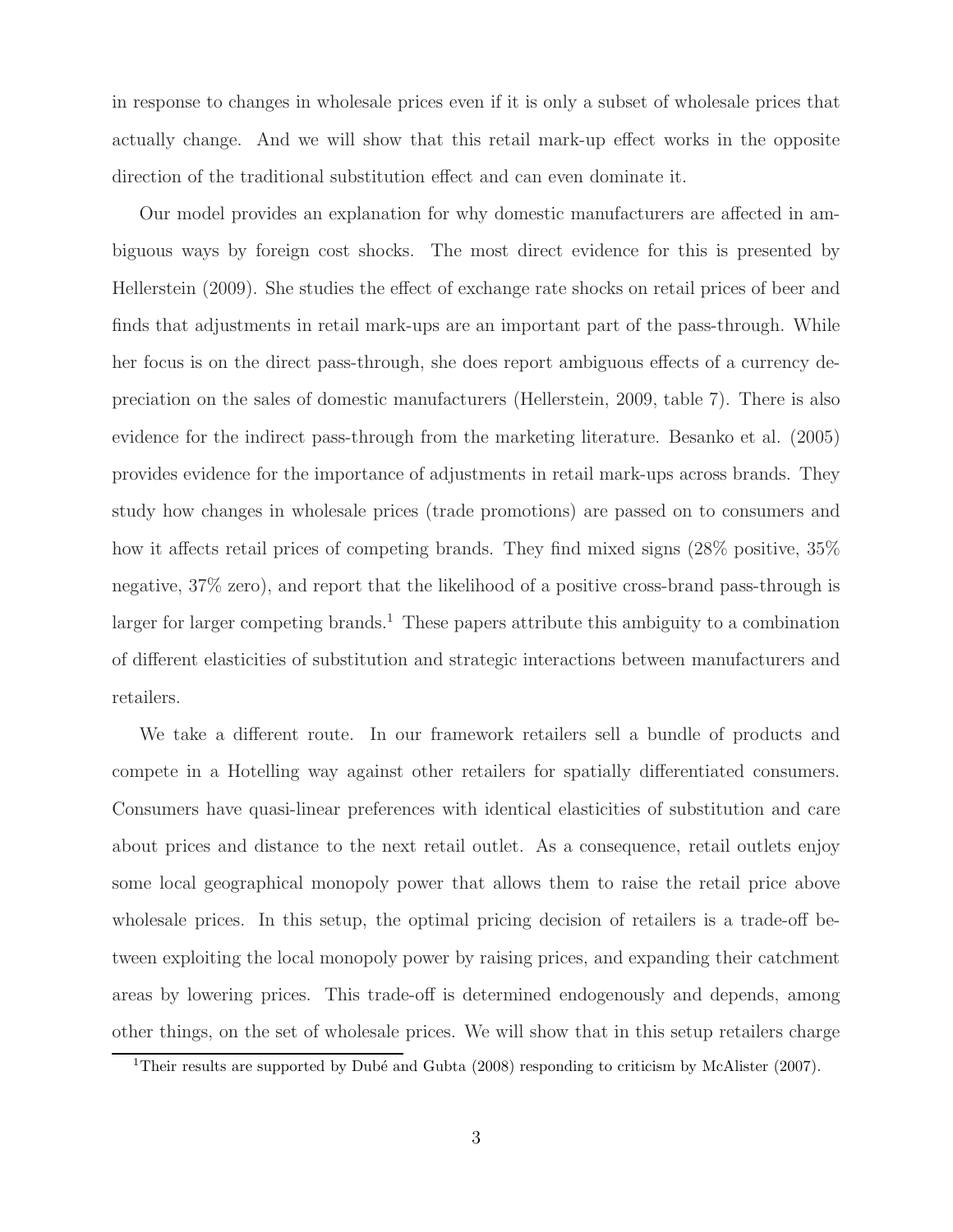product-specific mark-ups, and adjust their mark-ups for each product differently. As a consequence, the effect of foreign cost shocks on domestic varieties depends on the (traditional) substitution effect and on the retail mark-up effect. Our most important result is that the retail mark-up effect can dominate the substitution effect and that it is more likely to dominate for the most efficient domestic varieties. However, regardless of whether the retail mark-up effect dominates, it is still present which mitigates the benefits to domestic firms from trade protection.

Our paper contributes to the growing literature on mark-up effects and pass-through in global markets. One branch of this literature analyzes the importance of demand curvature for the pass-through of costs into prices (see Weyl and Fabinger, 2013, and Mrázová and Neary, 2014, for recent contributions). This literature emphasizes that the size of the passthrough depends on the convexity of the demand function and is incomplete if the demand function is less than log-convex. This also applies to multi-product manufacturing firms (Eckel and Neary, 2010; Amir et al., forthcoming; Mayer et al. 2014; De Loecker et al., 2014; Armstrong and Vickers, 2016).

There is also a growing literature on the role of retailers' mark-ups in global markets. Nakamura and Zerom (2010) study pass-through in the coffee market and provide evidence for the importance of mark-up adjustments and local costs for retail coffee prices. Hellerstein (2009) provides evidence for the importance of adjustments in retail mark-ups in the beer market. And Berner and Birg (2012) provide evidence that the pass-through in the retail sector depends on the type of outlet and may be different for consumers with different levels of income. On the theory side, Raff and Schmitt (2012) analyze how changes in the market structure of local retail markets can affect the pass-through of reductions in trade costs in a monopolistically competitive retail market. They find that selection effects in the retail markets can have similar effects for prices and welfare as selection effects in manufacturing markets. Finally, Moorthy (2005) shows how the cross-brand pass-through can be divided into a negative demand substitution force and positive strategic complementarity force, and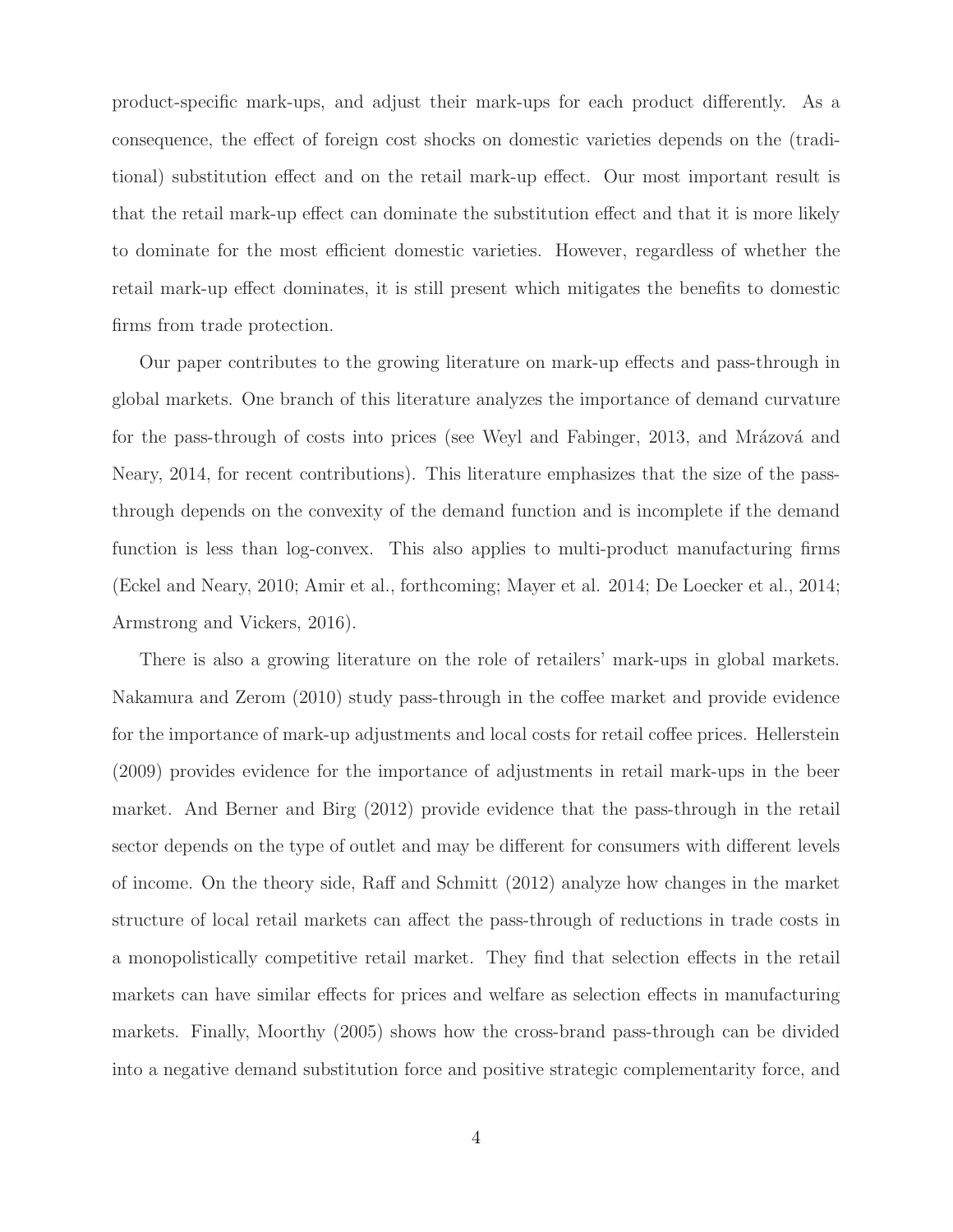that the strategic effect is larger in the presence of competition in the retail sector.

Our paper emphasizes that a positive cross-product price effect is a necessary condition for a negative demand effect, but it is not sufficient. In fact, the strategic complementarity effect alone cannot deliver a negative demand effect because it is based on an outward shift of residual demands, leading to an increase of both prices and outputs. We go one step further: We switch off the strategic effect in our model and show that even without strategic interactions, market demand for domestic products can go down when wholesale prices of foreign products rise. The key to this result is the fact that retailers re-evaluate the trade-off between the extensive margin (attracting new customers) and the intensive margin (raising profits from existing customers), and shift relative mark-ups away from more expensive products and charge higher mark-ups on products that have become relatively less expensive.

The rest of the paper proceeds as follows. Section 2 sets up the model. Section 3 characterizes the equilibrium, and Section 4 analyzes the effects of a change in the tariff on a foreign good. Section 5 provides a generalization of our results. Finally, Section 6 concludes.

#### 2 Model

#### 2.1 Consumers

There is a mass, M, of consumers that are located uniformly along a line segment with one of two retailers  $(h = L, R)$  at each end. A consumer's location is indexed by  $\delta \in [0, 1],$ the distance from the left end of the city. A consumer must choose to buy from one of two retailers and incurs a cost, measured in the numeraire,  $\tau d_h^2$  where  $d_h$  is the distance traveled to retailer h and  $\tau$  captures all exogenous influences on consumer travel costs, such as infrastructure and consumer mobility. Each consumer has quasi-linear preferences (Dixit, 1981; Vives, 1985; Ottaviano et al., 2002; Melitz and Ottaviano, 2008), and the utility the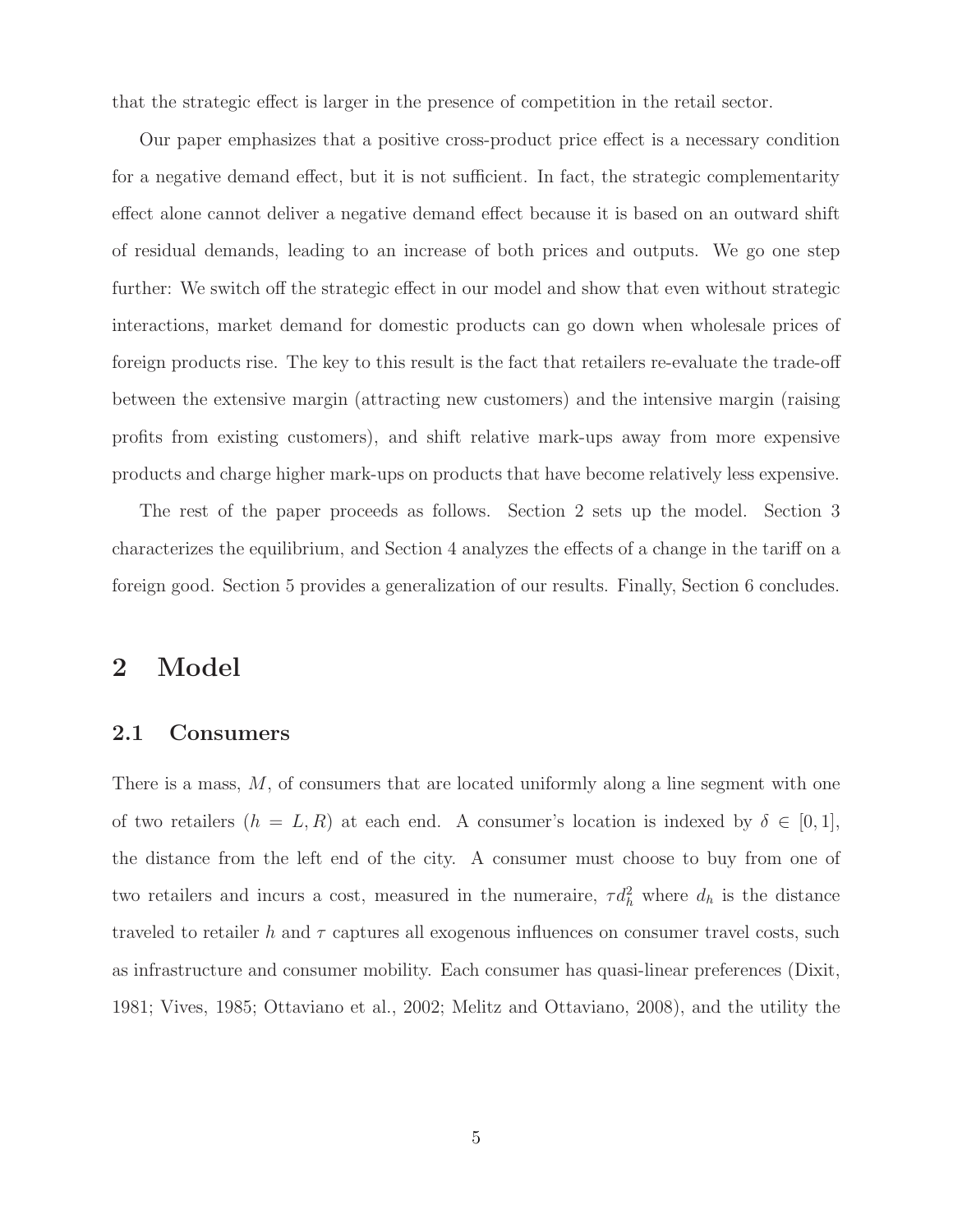consumers receive from going to retailer  $h$  is:

$$
U_h = q_0 - \tau d_h^2 + \alpha \sum_{i=1}^N q_i - \frac{1}{2} \gamma \sum_{i=1}^N q_i^2 - \frac{1}{2} \eta \left[ \sum_{i=1}^N q_i \right]^2 \tag{1}
$$

where  $\gamma > \eta > 0$  and N is the number of varieties available at each retailer which we assume to be fixed and identical.<sup>2</sup> Thus the consumer will choose the retailer that yields the highest utility.

We assume that the consumers have positive demand for the numeraire  $(q_0 > 0)$  and that the consumer does not realize her decision of  $q_i$  has any affect on  $Q \equiv \sum_{i=1}^{N} q_i$ . Consequently, the willingness to pay for variety  $i$  is

$$
p_i = \alpha - \gamma q_i - \eta Q. \tag{2}
$$

The demand for a variety by one consumer can be found by inverting (2) and is given by

$$
q_i = \frac{1}{\gamma} \left( \frac{\gamma}{\eta N + \gamma} \alpha + \frac{\eta N}{\eta N + \gamma} \bar{p} - p_i \right), \quad \forall i \in [1, N]
$$
 (3)

where N is the number of varieties and  $\bar{p} = (1/N) \sum_{i=1}^{N} p_i$ . Therefore, aggregate demand for the differentiated good is given by

$$
Q = \frac{N}{\eta N + \gamma} \left( \alpha - \bar{p} \right). \tag{4}
$$

Next, by normalizing the price of the numeraire  $(p_0 = 1)$ , we can see that the indirect utility function associated with a consumer going to retailer  $h$  is

$$
V_h = I - \tau d_h^2 + \frac{1}{2} \left( \frac{N}{N\eta + \gamma} \right) (\alpha - \bar{p}_h)^2 + \frac{1}{2} \frac{N}{\gamma} \sigma_{p_h}^2
$$
 (5)

where I is the consumer's income and  $\sigma_p^2 = (1/N) \sum_{i=1}^N (p_i - \bar{p})^2$  represents the variance of

<sup>&</sup>lt;sup>2</sup>We discuss the rationale for assuming  $N_L = N_R = N$  in our treatment of retailers.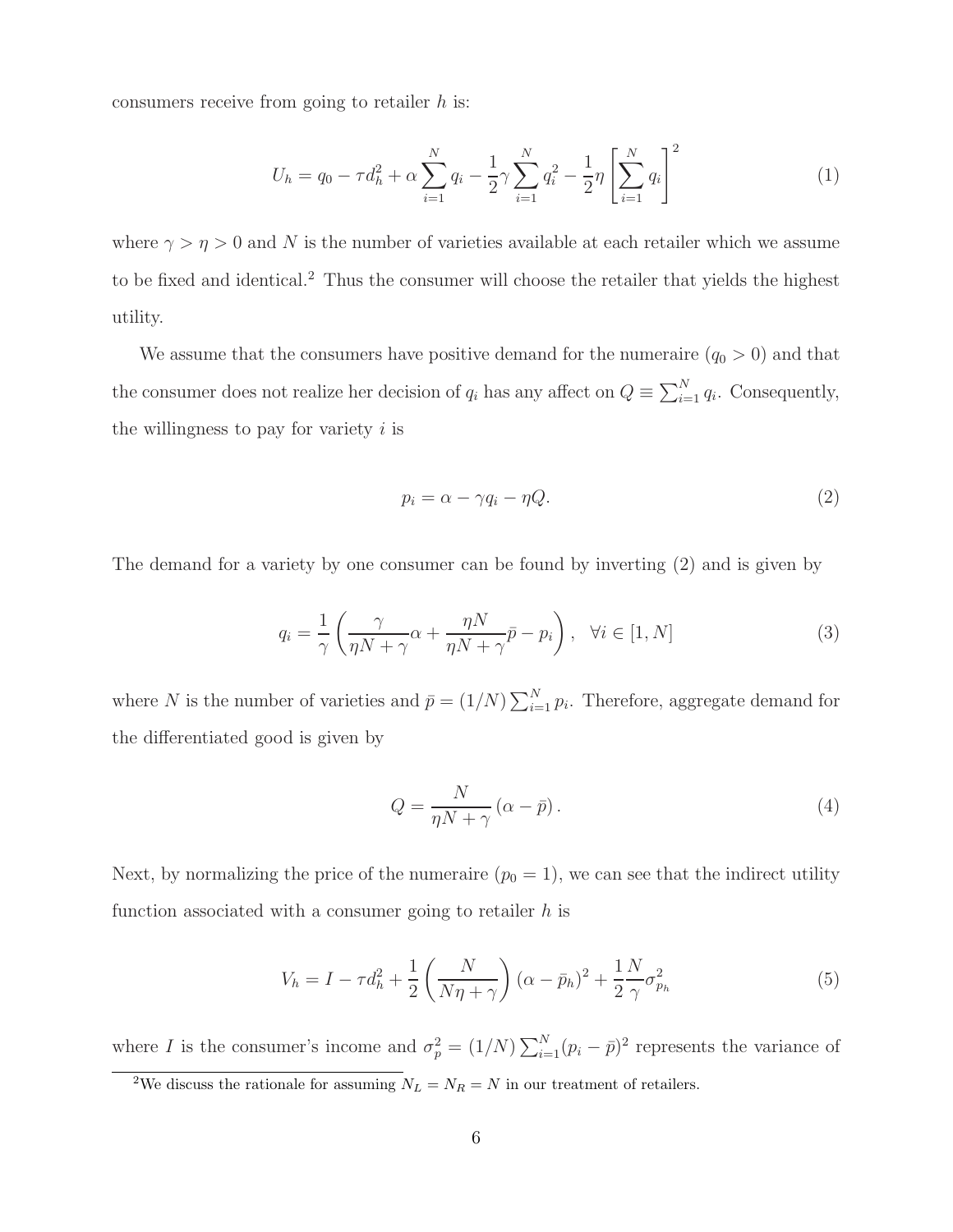prices. Given the indirect utility function, the location of the consumer who is indifferent between purchasing from retailer  $L$  and retailer  $R$  (assuming all consumers visit a retailer) is the point  $\hat{\delta}$  such that

$$
I - \tau \hat{\delta}^2 + \frac{1}{2} \left( \frac{N(\alpha - \bar{p}_L)^2}{N\eta + \gamma} \right) + \frac{1}{2} \frac{N}{\gamma} \sigma_{p_L}^2 = I - \tau (1 - \hat{\delta})^2 + \frac{1}{2} \left( \frac{N(\alpha - \bar{p}_R)^2}{N\eta + \gamma} \right) + \frac{1}{2} \frac{N}{\gamma} \sigma_{p_R}^2
$$

or

$$
\hat{\delta} = \frac{1}{2} + \frac{N}{4\tau\gamma} \left\{ \frac{\gamma}{N\eta + \gamma} \left[ (\alpha - \bar{p}_L)^2 - (\alpha - \bar{p}_R)^2 \right] + \left[ \sigma_{p_L}^2 - \sigma_{p_R}^2 \right] \right\}.
$$
 (6)

It is clear from equation (6) that the consumer is concerned with both the average and variance of prices for the basket of goods sold by each retailer. For instance, if both retailers have identical average prices but different variance, the consumer in the middle would choose the retailer with the higher variance. This is because although a higher variance results in some varieties having a higher price, it also means that some varieties have a lower price. This allows the consumer to shift consumption from higher priced varieties to the lower priced varieties increasing the consumer's welfare. Similarly, holding the price variance equal, the consumer prefers the retailer with the lower average price. Equation (6) also shows that if the two retailers have identical average prices with the same variance, the second term disappears and  $\hat{\delta} = 1/2$ . That is, as one would expect, in a symmetric equilibrium each retailer gets exactly half of the market.

#### 2.2 Retailer

The profits of a retailer are given by

$$
\pi = M\hat{\delta}\left[\sum_{i=1}^{N} (p_i - c_i) q_i\right],\tag{7}
$$

where  $p_i$  is the retail price charged by the retailer for good i, and  $c_i$  is the procurement costs of good *i*. The procurement cost  $c_i$  consists of the DDP price (incoterm for "delivered duty")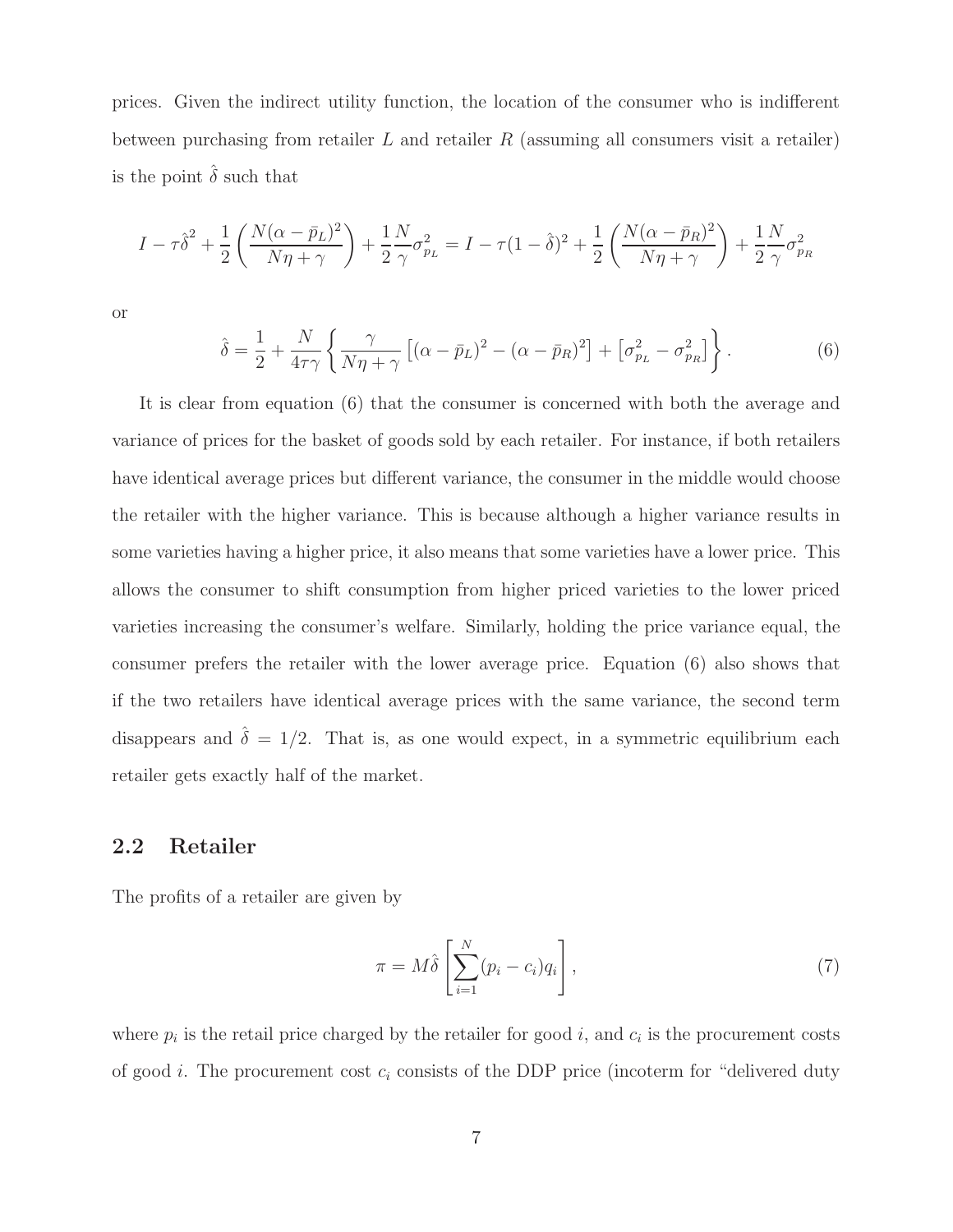paid", includes the price paid to the manufacturer, transportation to destination and import tariffs) and the retailer's marginal costs of providing the good. We assume that the two retailers have identical marginal costs and that there are no strategic interactions between the manufacturers and the retailers and among the manufacturers themselves:

$$
c_{iL} = c_{iR} \quad \text{and} \quad \frac{dc_i}{dc_j} = 0 \ \forall \ i \neq j. \tag{8}
$$

These assumptions imply that the two retailers face identical costs for the same products. They do not (necessarily) imply that the costs for all products are the same: We do allow for product heterogeneity in the sense that the costs for different products may be different  $(c_i \neq c_j).$ 

With regard to how a tariff levied on product  $i$  affect the retailers' procurement costs we assume that

$$
\frac{dc_i}{dt_i} > 0 \text{ and } \frac{dc_j}{dt_i} = 0 \forall i \neq j.
$$
\n(9)

The first assumption  $(dc_i/dt_i > 0)$  is very general.<sup>3</sup> It just states that a tariff raises the procurement costs of foreign products for local retailers. This assumption certainly holds if there is perfect competition in manufacturing (as in Eaton and Kortum, 2002) or if manufacturers charge a constant markup (as in Bernard et al., 2003), so that any tariff is perfectly passed on to retailers. But it also holds if the pass-through from manufacturing to retailing is imperfect and a part of the tariff is borne by the manufacturer (as in Melitz and Ottaviano, 2008).

The second assumption  $(dc_j/dt_i = 0 \forall i \neq j)$  is a bit more restrictive. It states that the retailers' procurement costs for domestic products are unaffected by a tariff. This assumption still holds under perfect competition or if manufacturers charge a constant mark-up, but it would not necessarily hold in a monopolistically competitive market with linear demand. In this case, a tariff on foreign products would shift the residual demand curve of domestic

<sup>3</sup>This is also consistent with the empirical literature; see Levinsohn (1993), Harrison (1994), and De Loecker et al.  $(2012)$ .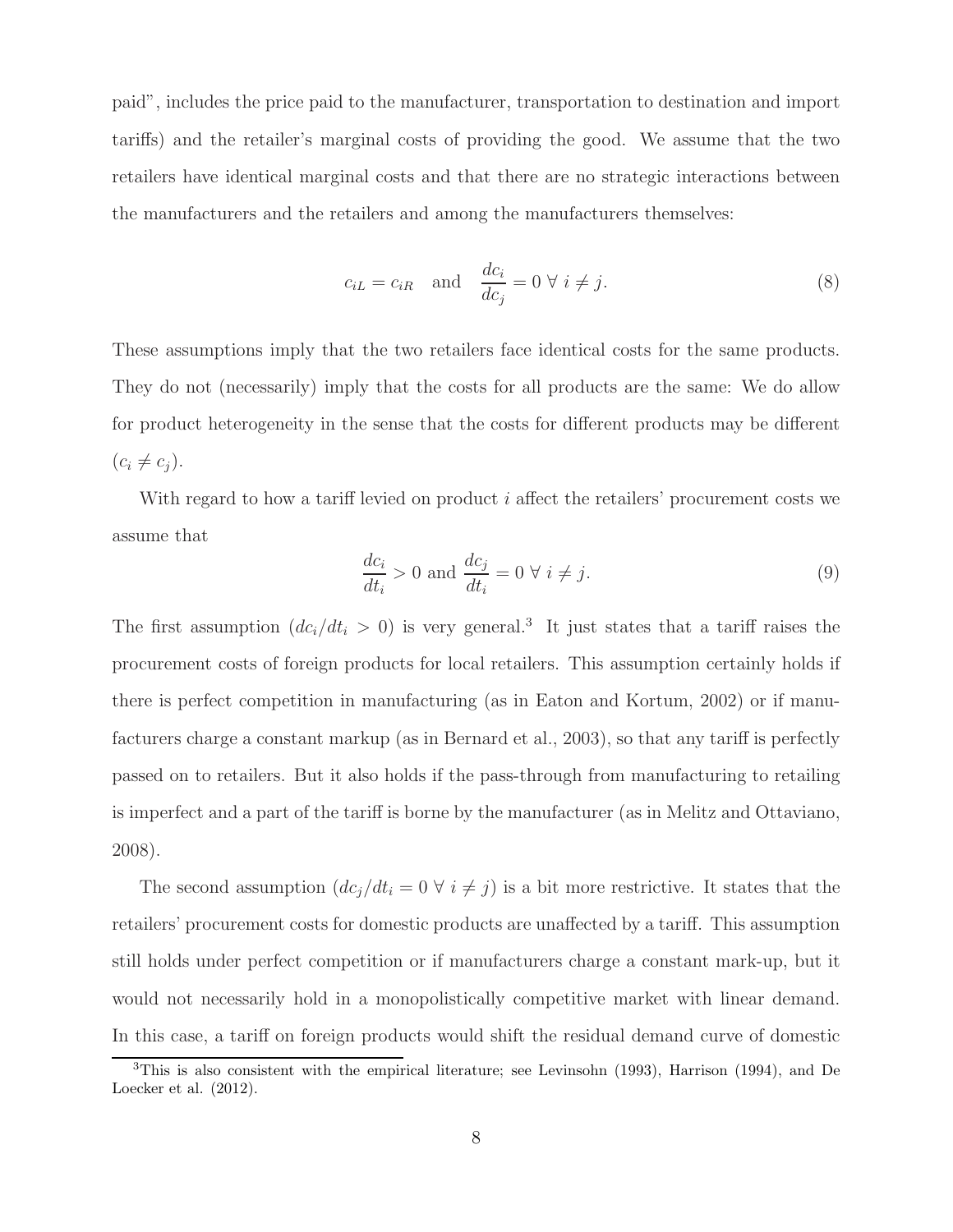manufacturers outwards, thereby allowing them to raise their mark-ups, so that  $dc_j/dt_i > 0$ . However, we show in the appendix that our results hold in this case, too. In fact, if  $dc_j/dt_i >$ 0, a negative effect on domestic outputs is even more likely.

Regarding the retailers' assortment, we assume that both retailers offer the same (fixed) number of varieties  $N_L = N_R = N$ . The assumption of a fixed product range is a simplification that allows us to focus on the cross-price effects without having to address issues of optimal assortment and the possibility of slotting allowances. One way to rationalize the assumption of fixed assortments is regulation. Many countries, states or communities regulate the size of retailers in land-use plans, and this regulation often acts as a bound on the size of a retailer's assortment. Another possible explanation for why assortments may be unaffected by tariffs is by assuming that retailers are actually carrying all varieties available on the world market, but entry and exit in manufacturing takes time. This would be consistent with the short run equilibrium in Melitz and Ottaviano (2008). In the end, this is a helpful simplification, but our results do not depend on it: In the appendix we provide a simple extension with an endogenous product range and show that this does not affect our main results.

Using the demand for a variety, (3), the profit function becomes

$$
\pi_L = M \hat{\delta} \Upsilon_L \tag{10}
$$

where

$$
\Upsilon_L = \frac{1}{\gamma} \sum_{i=1}^{N} (p_i - c_i) \left( \frac{\gamma}{\eta N + \gamma} \alpha + \frac{\eta N}{\eta N + \gamma} \bar{p}_L - p_i \right)
$$
(11)

is the profit per consumer and  $M\hat{\delta}$  is the total mass of consumers shopping at retailer L.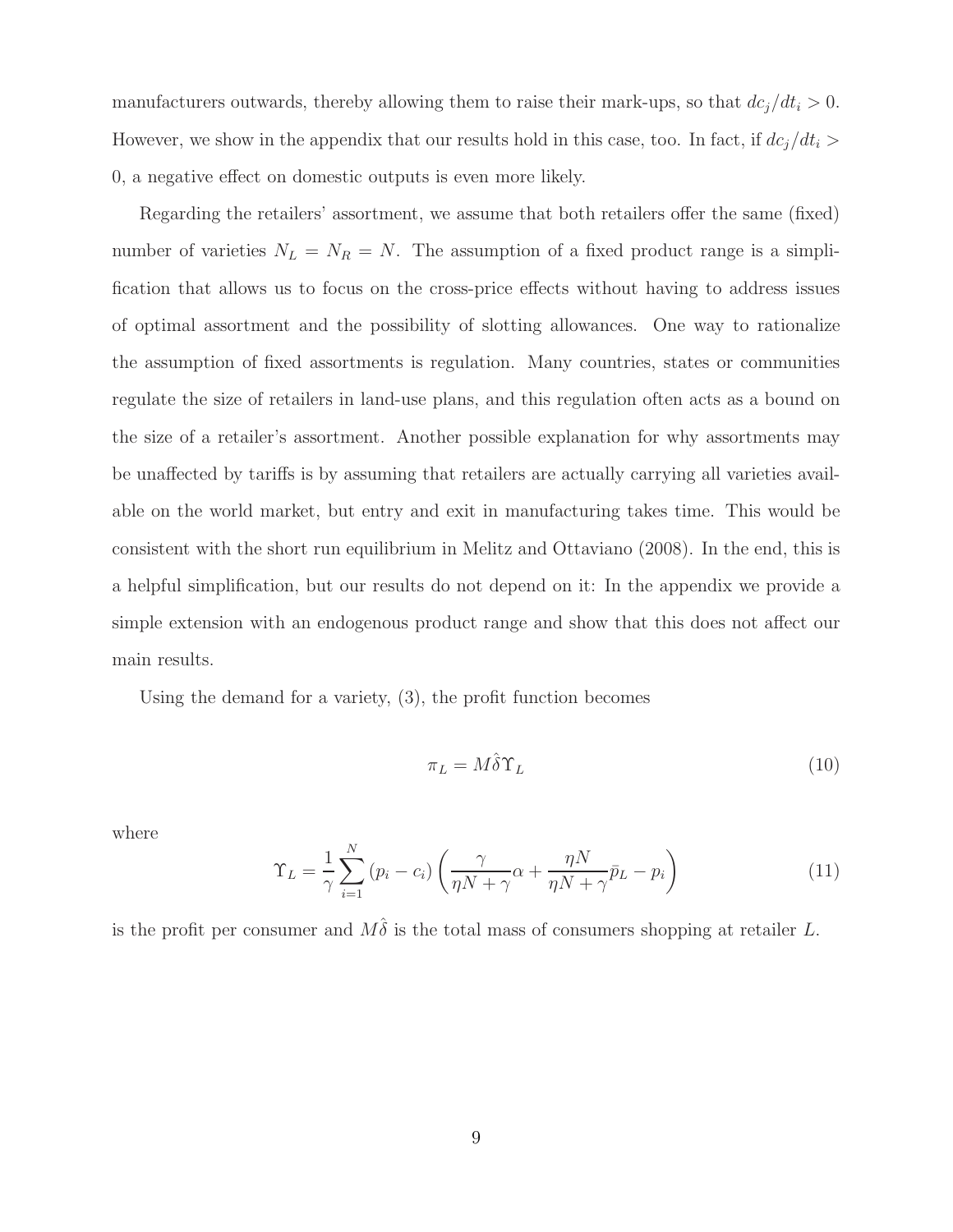### 3 Equilibrium

To characterize the equilibrium, we need to find each  $p_i$  for both retailers that maximizes its profits. Differentiating  $(10)$  with respect to  $p_i$  yields the generic first order condition:

$$
\frac{\partial \pi_L}{\partial p_i} = M \left( \Upsilon \frac{\partial \hat{\delta}}{\partial p_i} + \hat{\delta} \frac{\partial \Upsilon_L}{\partial p_i} \right) = 0 \tag{12}
$$

for all i. As can be seen by equation  $(12)$ , the retailer has to weigh the effects of a change in the price of variety i on two margins. The first margin is how changing the price affects the indifferent consumer (the extensive margin) and thus its consumer base; this is given by:

$$
\frac{\partial \hat{\delta}}{\partial p_i} = -\frac{1}{2\tau} \frac{1}{\gamma} \left[ \frac{\gamma \left( \alpha - \bar{p}_L \right)}{N\eta + \gamma} - \left( p_i - \bar{p}_L \right) \right] = -\frac{q_i}{2\tau} < 0.
$$

Note that if  $p_i > \bar{p}$ , raising the price of variety i has a positive effect on the market share by increasing the variance of prices, however this is countered by the negative affect of increasing the average price. The second margin is the intensive margin; i.e. how the price affects the profit from each consumer in the retailer's consumer base:

$$
\frac{\partial \Upsilon_L}{\partial p_i} = \frac{\alpha}{N\eta + \gamma} - \frac{2p_i - c_i}{\gamma} + \frac{N\eta(2\bar{p} - \bar{c})}{(N\eta + \gamma)\gamma}.
$$

At the optimum, the retailer chooses a vector of prices such that these margins offset each other:

$$
\frac{\partial \Upsilon_L}{\partial p_i} = \Upsilon_L \left( \frac{q_i}{2\tau \hat{\delta}} \right) \tag{13}
$$

for all  $i^4$ . Since outputs are restricted to non-negative values  $(q_i \geq 0 \forall i)$ ,  $\partial \Upsilon_L / \partial p_i \geq 0$  $\forall i$  and  $\bar{p} < (\alpha + \bar{c})/2$ . This is the first noticeable departure from a model that considers the retailer to be a monopolist. Since the monopolist only needs to be concerned with the intensive margin, it will choose a  $p_i$  such that  $\frac{\partial \Upsilon_L}{\partial p_i} = 0$ , which results in an equilibrium of

<sup>&</sup>lt;sup>4</sup>In the Appendix, we show that the second order conditions are satisfied for maximum given our assumption that  $\eta$ ,  $\gamma$ , and N are strictly positive.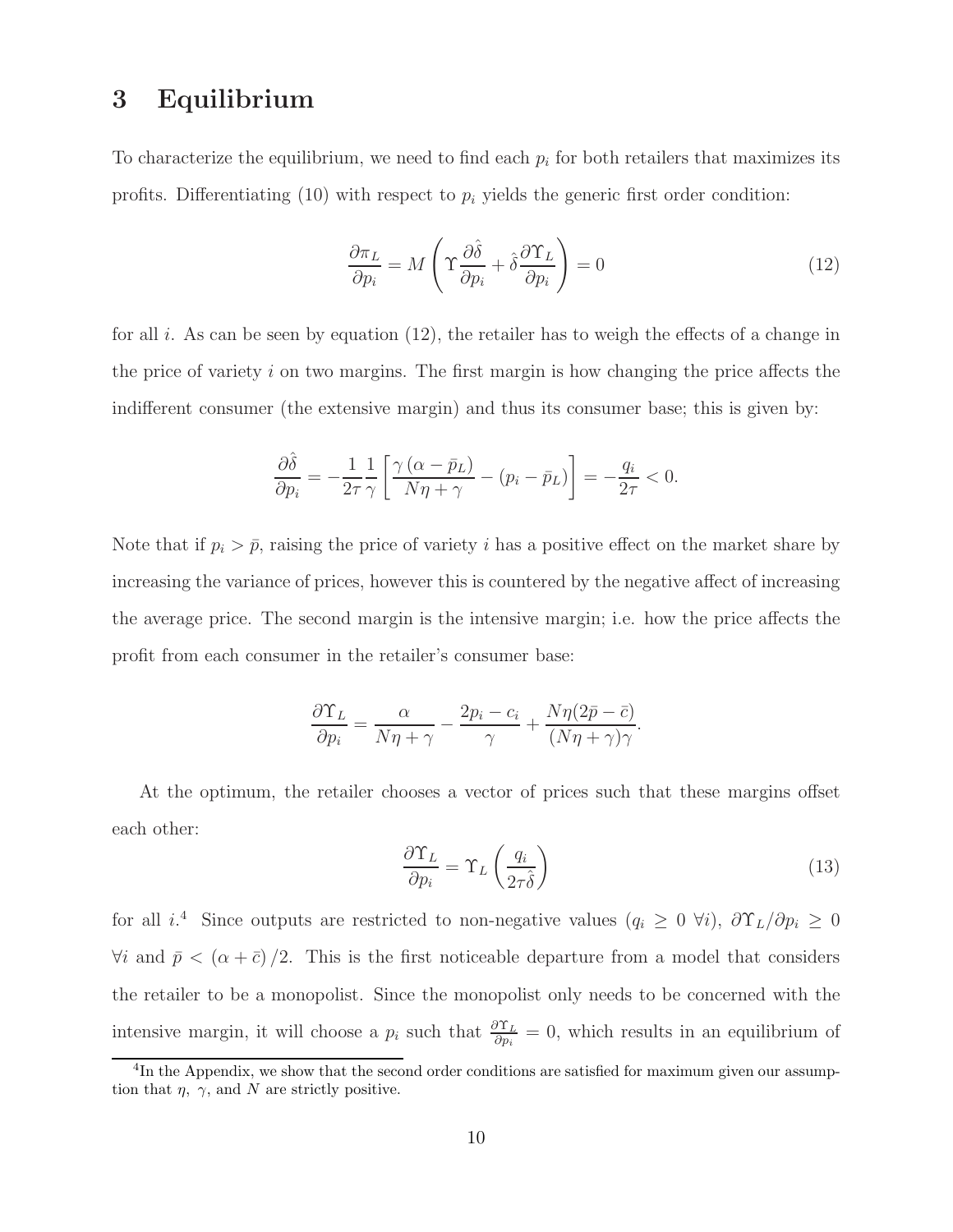$\bar{p} = (\alpha + \bar{c})/2$ . Thus, relative to a monopolist, the increased competition lowers the average prices of the consumption basket offered by the retailer, which we will explain in more detail shortly.

Since we are only considering a symmetric equilibrium, we will drop the retailer L subscript henceforth. Summing up our first order conditions, (13), yields the following relationship:<sup>5</sup>

$$
\left(\frac{N}{\eta N + \gamma}\right) [\alpha + \bar{c} - 2\bar{p}] = \frac{Q\Upsilon}{2\tau \hat{\delta}}
$$

$$
\Rightarrow \frac{[\alpha + \bar{c} - 2\bar{p}]}{(\alpha - \bar{p})} = \frac{\Upsilon}{2\tau \hat{\delta}}.
$$

For conciseness, we make the following definition:

$$
\varepsilon \equiv \frac{\Upsilon}{2\tau\hat{\delta}}.
$$

Inserting this back into our general first order condition, equation (12), we can solve for the price of variety i and the average price:

$$
p_i = \left(\frac{1}{2 - \varepsilon}\right) \left[ (1 - \varepsilon) \alpha + c_i \right].
$$
 (14)

$$
\bar{p} = \left(\frac{1}{2 - \varepsilon}\right) \left[ (1 - \varepsilon) \alpha + \bar{c} \right].
$$
\n(15)

Note that the prices are a weighted average of  $\alpha$  and the cost c. The weights are  $(1 - \varepsilon) / (2 - \varepsilon)$  and  $1/ (2 - \varepsilon)$  where  $\varepsilon \in (0, 1)$  and  $(1 - \varepsilon) / (2 - \varepsilon) + 1/ (2 - \varepsilon) = 1$ . This term  $\varepsilon$  plays an important role and measures the relative value of the elasticity of the exten-

<sup>5</sup>Note that  $\frac{Q}{N} = \bar{q} = \frac{(\alpha - \bar{p})}{\eta N + \gamma}$  $\frac{(\alpha-p)}{\eta N+\gamma}$ .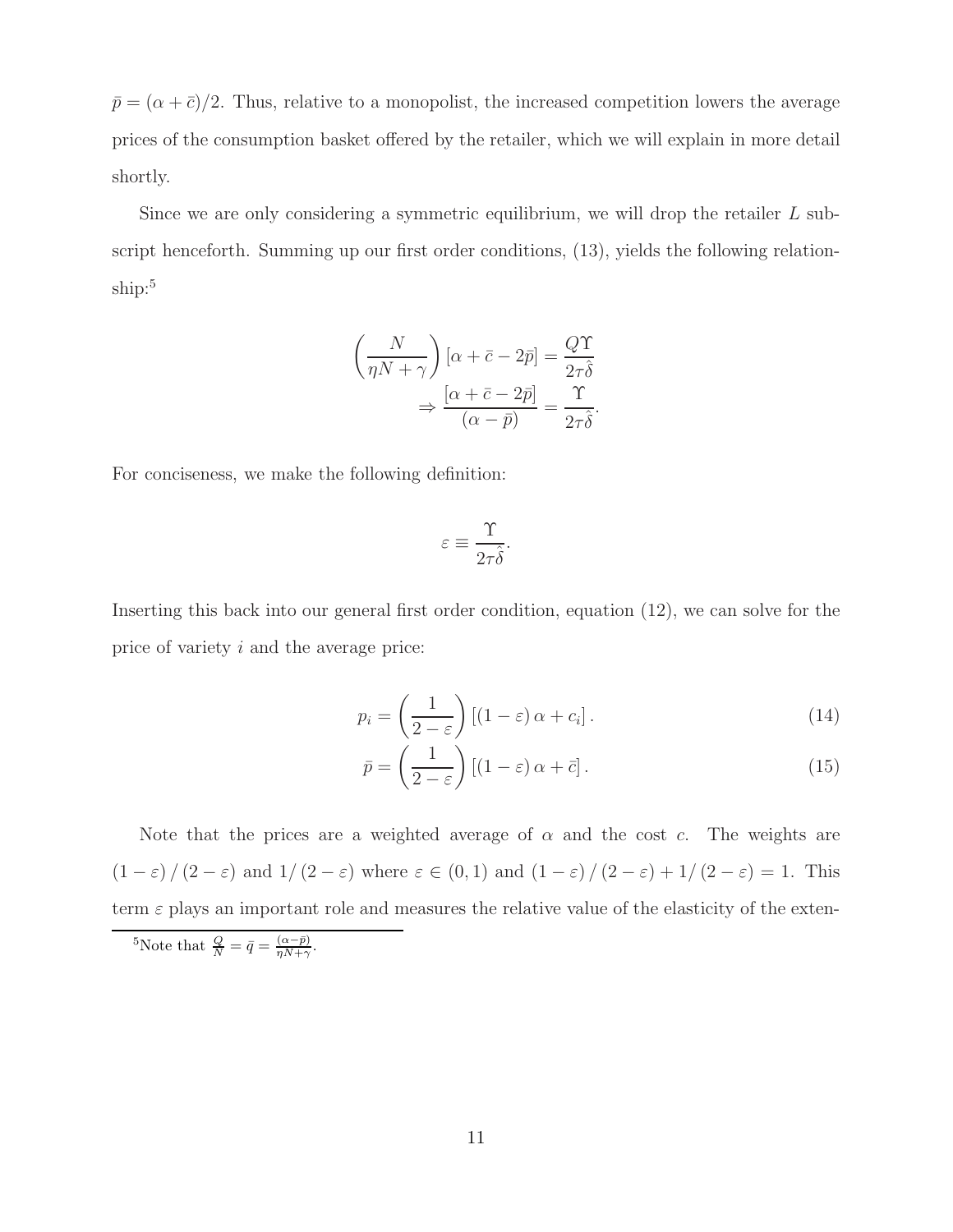sive margin evaluated at prices equal to marginal costs. To see this note the following

$$
\left. \frac{d \ln(\Upsilon)}{d \ln(p_i)} \right|_{p_i = c_i} = \frac{c_i q_i}{\Upsilon}
$$
\nIntensive margin  
\n
$$
\left. \frac{d \ln(\hat{\delta})}{d \ln(p_i)} \right|_{p_i = c_i} = \frac{-c_i q_i}{2\tau \hat{\delta}}
$$
\nExtensive margin  
\nExtensive margin

$$
\Rightarrow \varepsilon \equiv \frac{\Upsilon}{2\tau \hat{\delta}} = -\frac{d \ln(\hat{\delta})/d \ln(p_i)}{d \ln(\Upsilon)/d \ln(p_i)}\Big|_{p_i=c_i}.
$$

At the optimal price, this ratio of elasticities  $-\left(d\ln\hat{\delta}/d\ln p_i\right)/\left(d\ln\Upsilon/d\ln p_i\right)$  is equal to one which can be seen by the first order condition (12). However, when evaluated at the competitive price, this term is between zero and one and can be interpreted as a measure of the degree of competition between retailers. If there is no competition between retailers ( $\varepsilon = 0$ because  $d \ln \hat{\delta}/d \ln p_i = 0$ , the elasticity of the extensive margin is zero, and the retailer will charge prices equal to that of a monopolists. In this case,  $p_i = \frac{1}{2}$  $\frac{1}{2}(\alpha + c_i)$  and  $\bar{p} = \frac{1}{2}$  $rac{1}{2}(\alpha + \bar{c})$ (monopoly pricing).<sup>6</sup> But if competition is fierce and the elasticity of the extensive margin is just as large as the elasticity of the intensive margin ( $\varepsilon = 1$ ), any price increase will lower profits and retailers will not be able to raise prices above marginal costs. In that case,  $p_i = c_i$  and  $\bar{p} = \bar{c}$  (competitive pricing). In general, retail prices are decreasing in the extent of the competition between retailers:  $dp_i/d\varepsilon = -(\alpha - c_i)/(2 - \varepsilon)^2 < 0$ . Note also that this measure of competition between retailers in endogenous. The larger the profits from an individual customer  $\Upsilon$ , the more valuable it becomes to attract customers, and competition becomes fiercer.

Now that we have characterized the equilibrium prices, we can analyze other important

 $6$ Amir et al. (forthcoming) illustrates that there are no cross-cost pass-through in a model with a multiproduct monopolist and quadratic utility. Armstrong and Vickers (2016) provides a general model of passthrough for a multi-product monopolist and shows for a large class of utility functions there is no cross-cost pass-through.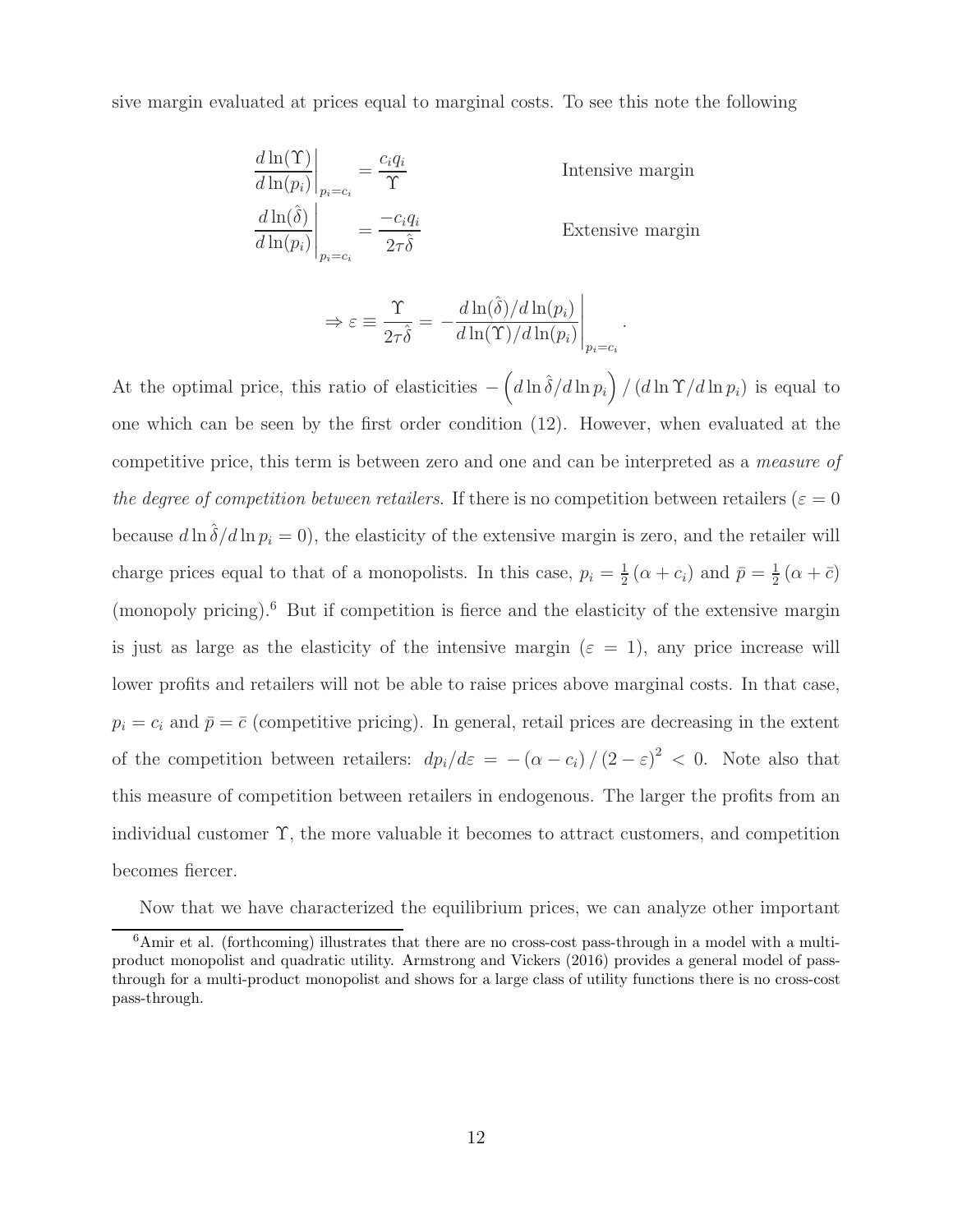characteristics of prices. The first such characteristic is the variance of prices:

$$
\sigma_p^2 = \left(\frac{1}{4}\right)\sigma_c^2
$$
 Monopoly  

$$
\sigma_p^2 = \left(\frac{1}{2-\varepsilon}\right)^2 \sigma_c^2 > \left(\frac{1}{4}\right)\sigma_c^2
$$
 Duopoly.

It can now be seen that consumers gain in two ways from the added competition of retailers; a lower average price and higher price variance. These expressions for the price variance show that retailers do not charge uniform mark-ups but that their mark-ups affect the variance of prices. Their ability to affect the variance in prices is limited by the competition in the retail sector:  $d\sigma_p^2/d\varepsilon > 0$ . In the monopoly case  $(\varepsilon = 0)$ , the price variance is lowest:  $\sigma_p^2 = \sigma_c^2/4$ . In the competitive case  $(\varepsilon = 1)$ , the price variance is highest and equal to the variance in costs:  $\sigma_p^2 = \sigma_c^2$ .

Actual markups in retailing are given by:

$$
\zeta_i \equiv p_i - c_i = \left(\frac{1-\varepsilon}{2-\varepsilon}\right) (\alpha - c_i). \tag{16}
$$

Again, the level of competition,  $\varepsilon$ , plays an important role. First, the markup for the retailer is decreasing in the measure of competition:

$$
\frac{d\zeta_i}{d\varepsilon} = -\frac{\alpha - c_i}{(2 - \varepsilon)^2} < 0. \tag{17}
$$

Secondly, the effect of retail competition on retail mark-ups is decreasing in the wholesale price of the product. This can be seen by the cross-derivative:

$$
\frac{d^2\zeta_i}{d\varepsilon dc_i} = \frac{1}{(2-\varepsilon)^2} > 0.
$$
\n(18)

This cross-derivative shows that retailers charge the highest mark-ups for low-cost products, and that the mark-ups of these low-cost products are also affected most when the compe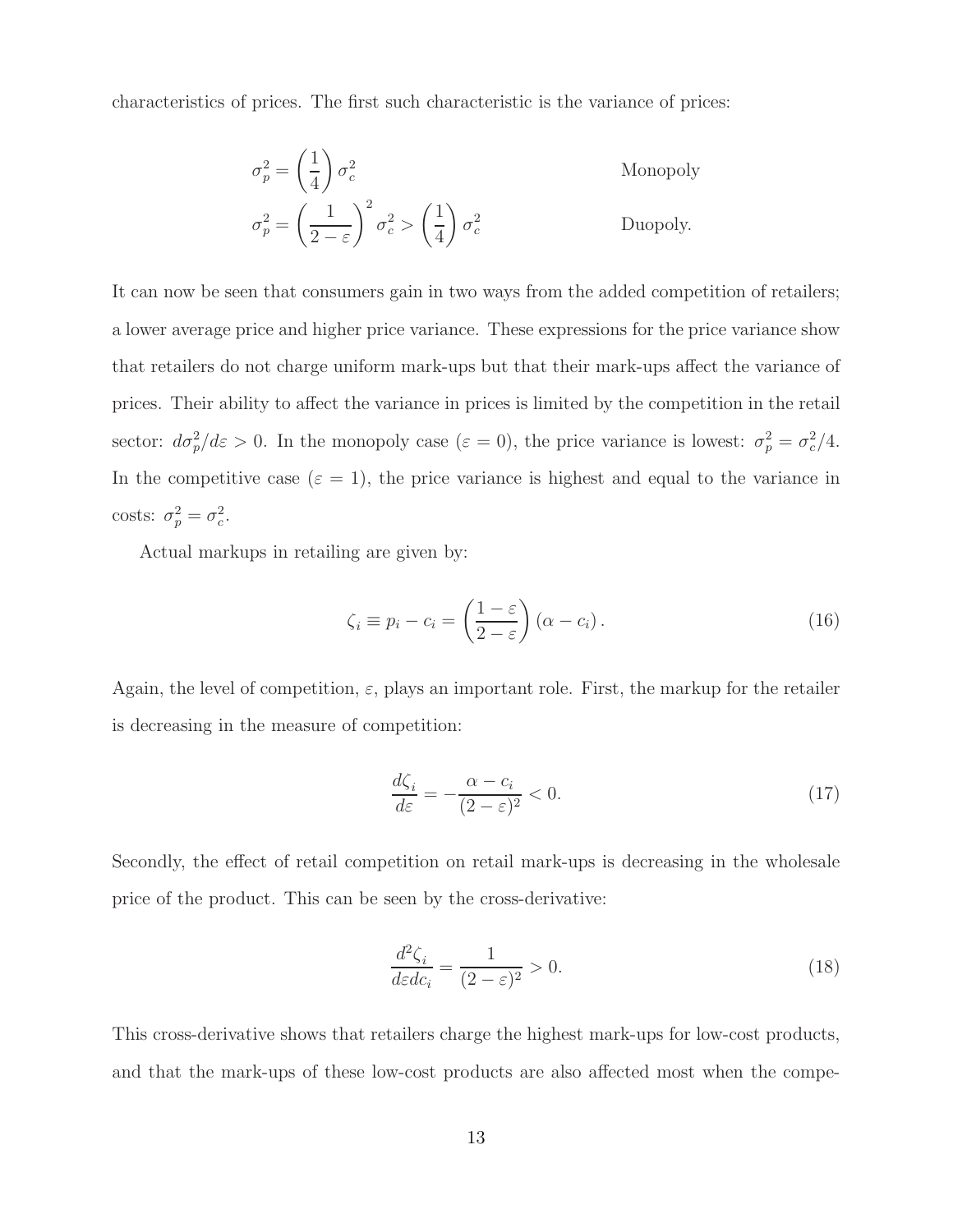tition in the retail sector changes. This is also the rationale for our earlier finding that the competition in the retail sector affects the variance of prices. If competition between retailers is low (low  $\varepsilon$ ), retailers charge high mark-ups, and the mark-ups are highest for the varieties with the lowest cost. This tends to reduce the variance in retail prices for consumers.

Figure 1 illustrates the relation between retail prices (on the vertical axis), procurement costs (on the horizontal axis), and our measure of retail competition  $\varepsilon$ . The dashed  $45^{\circ}$  line shows the profile of prices if the retail market is perfectly competitive:  $p_i = c_i$ . The dashed line above it shows the profile of prices that a retail monopolist would charge:  $p_i = (\alpha + c_i)/2$ . The real price profile is a weighed average of these two profiles,  $p_i =$  $\psi(\varepsilon) c_i+[1-\psi(\varepsilon)] (\alpha+c_i)/2$ , where the weights depend on  $\varepsilon$ :  $\psi(\varepsilon)=\varepsilon/(2-\varepsilon)$ ,  $\psi(0)=0$ , and  $\psi(1) = 1$ . The distance between the price profile and the 45<sup>°</sup> line shows the mark-up  $\zeta_i = p_i - c_i$ . This figure illustrates three important facts: First, retail mark-ups are not symmetric, but are highest for low-cost goods and lowest for high-cost goods. Second, retail mark-ups depend on the degree of competition between retailers. And third, mark-ups for low-cost goods respond stronger to changes in  $\varepsilon$  than mark-ups for high-cost goods.

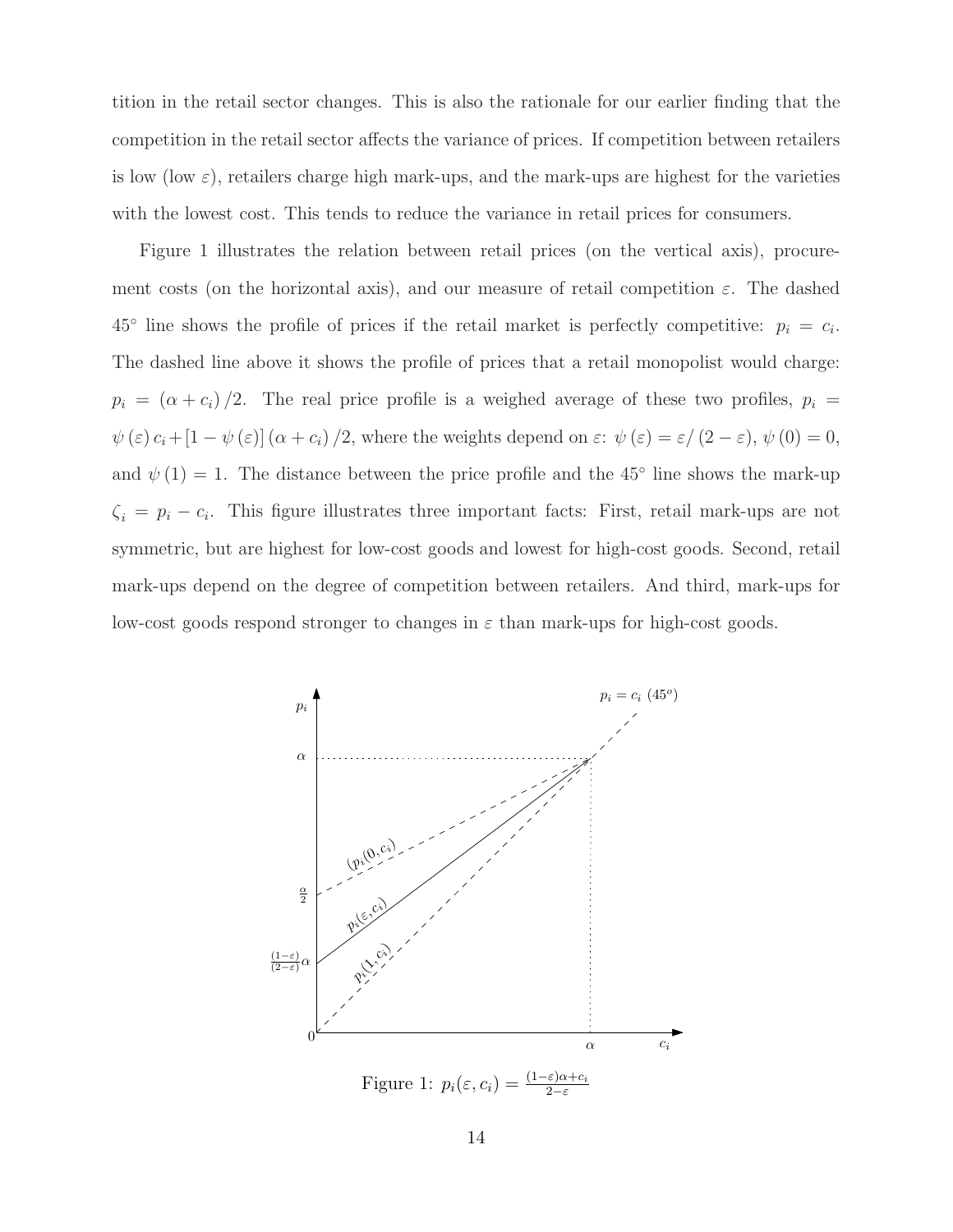It is important to recall that  $\varepsilon$  is determined by parameters, but perhaps more importantly the moments of the cost distribution as well. This means that the markups (and consequently prices) for all varieties will be affected by anything that changes the moments of the cost distribution. This can directly be seen by calculating  $\varepsilon$  in equilibrium. Use our equilibrium prices, (14) and (15), and evaluate  $\varepsilon$  at  $\hat{\delta} = 1/2$  to obtain

$$
\varepsilon = \frac{N(1-\varepsilon)}{\tau\gamma(2-\varepsilon)^2} \left[ \frac{\gamma(\alpha-\bar{c})^2}{\eta N + \gamma} + \sigma_c^2 \right]. \tag{19}
$$

This can be rewritten as

$$
F\left(\varepsilon\right) = \frac{N}{\tau\gamma} \left[ \frac{\gamma(\alpha - \bar{c})^2}{\eta N + \gamma} + \sigma_c^2 \right],\tag{20}
$$

where  $F(\varepsilon) \equiv \varepsilon (2 - \varepsilon)^2 (1 - \varepsilon)^{-1}$ . Since  $F_{\varepsilon}(\varepsilon) \equiv \partial F / \partial \varepsilon = (2 - \varepsilon) (2\varepsilon^2 - 3\varepsilon + 2) (1 - \varepsilon)^{-2} >$ 0, the left hand side of (20) is strictly increasing in  $\varepsilon$ , so that (20) uniquely determines  $\varepsilon$ .

Equation (20) clearly shows that  $\varepsilon = \Upsilon/\tau$  is increasing in  $\sigma_c^2$ , even if  $\bar{c}$  remains constant. A higher variance in costs leads to a higher variance in prices, and this raises  $\varepsilon$  because it leads to higher profits per consumer Υ. As a consequence, competition for consumers (the extensive margin) becomes fiercer and, given (16), lowers mark-ups. This implies that a mean-preserving spread of the cost distribution tends to lower mark-ups in retailing.

This is a remarkable result because it shows that the mark-ups charged by multi-product retailers are different from the mark-ups charged by multi-product manufacturers. The markups of multi-product manufacturers do not depend on the second moment of costs (or prices) because manufacturers are competing only on the intensive margin and do not depend on an "all-or-nothing" decision like a consumer's choice of retail outlet.<sup>7</sup> This underlines the importance of the elasticity of the extensive margin and shows that the mechanisms described here are unique to the retail sector.

An alternative (and maybe more intuitive) way to express (20) is by using the expressions

<sup>7</sup>At least not if the marginal utility of income is fixed by an outside good as it is here. Without an outside good, a higher second moment of prices lowers marginal utility of income and shifts residual demands outwards. See Eckel and Neary (2010).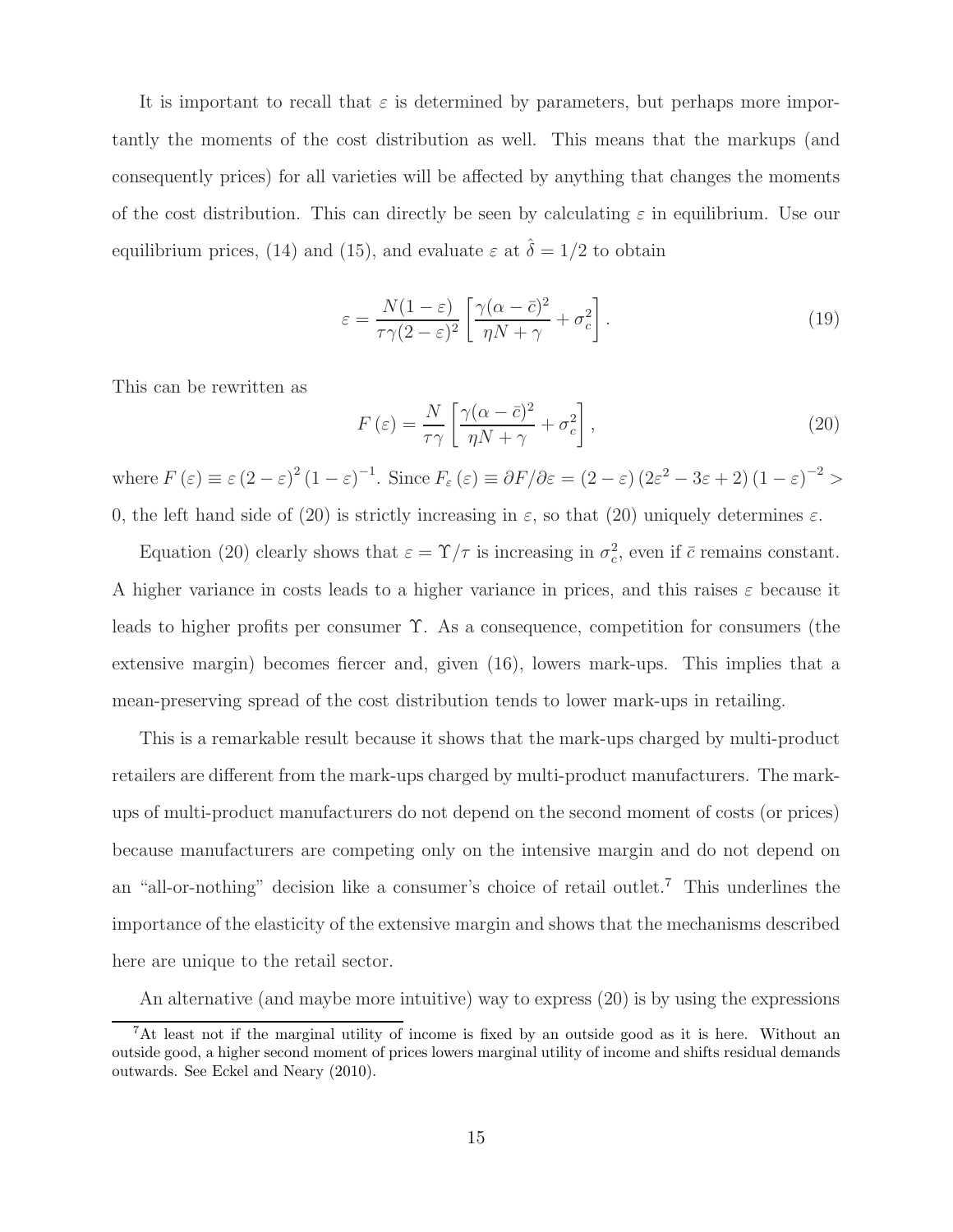for outputs:

$$
\frac{\varepsilon}{1-\varepsilon} = \frac{1}{\tau} \left( \gamma \sum_{i=1}^{N} q_i^2 + \eta Q^2 \right). \tag{21}
$$

As the left hand side of (21) is increasing in  $\varepsilon$ ,  $\varepsilon$  is increasing in outputs (both individual  $q_i$ and aggregate Q, weighted by the respective substitution parameters  $\gamma$  and  $\eta$ ) and decreasing in the retail travel costs  $\tau$ . The two terms on the right hand side of (21) show nicely how the intensive and the extensive margin interact in determining the degree of competition in retailing. If outputs are large, the additional profits generated from an additional customer are also large. As a consequence, competition at the extensive margin is fierce, and retail mark-ups are low (high  $\varepsilon$ ). But if travel costs between retailers are high (high  $\tau$ ), it becomes harder (more expensive) for consumers to switch retailers. This tends to strengthen the local market power of retailers and reduce competition. As a consequence, retailers raise their mark-ups (lower  $\varepsilon$ ) in order to squeeze more profits out of inframarginal consumers. We summarize the effect of all the parameters on  $\varepsilon$  in the following lemma.

**Lemma 1.** The measure of competitiveness depends positively with respect to increases in  $\sigma_c^2$ ,  $\eta$ ,  $\tau$ ,  $\alpha$ , and N, and decreases in  $\gamma$  and  $\bar{c}$ .

Proof.

$$
\frac{d\varepsilon}{d\sigma_c^2} = \frac{N}{F_{\varepsilon}(\varepsilon)\tau\gamma} > 0
$$
  
\n
$$
\frac{d\varepsilon}{d\tau} = \frac{F(\varepsilon)}{\tau F_{\varepsilon}(\varepsilon)} > 0
$$
  
\n
$$
\frac{d\varepsilon}{d\alpha} = \frac{N}{\tau F_{\varepsilon}(\varepsilon)} \left[ \frac{2(\alpha - \bar{c})}{\eta N + \gamma} \right] > 0
$$
  
\n
$$
\frac{d\varepsilon}{dN} = \frac{1}{\gamma \tau F_{\varepsilon}(\varepsilon)} \left[ \left( \frac{(N\eta + \gamma - \eta)\gamma(\alpha - \bar{c})^2}{(\eta N + \gamma)^2} \right) + \sigma_c^2 \right] > 0.
$$

$$
\frac{d\varepsilon}{d\eta} = \frac{1}{F_{\varepsilon}(\varepsilon)\tau} \left[ \frac{N(\alpha - \bar{c})}{(\eta N + \gamma)} \right]^2 > 0
$$

$$
\frac{d\varepsilon}{d\gamma} = \frac{-1}{F_{\varepsilon}(\varepsilon)} \left[ \frac{(\alpha - \bar{c})^2}{(\eta N + \gamma)^2} + \frac{\sigma_c^2}{\gamma^2} \right] \frac{N}{\tau} < 0
$$

$$
\frac{d\varepsilon}{d\bar{c}} = \frac{-N}{\tau F_{\varepsilon}(\varepsilon)} \left[ \frac{2(\alpha - \bar{c})}{\eta N + \gamma} \right] < 0
$$

 $\Box$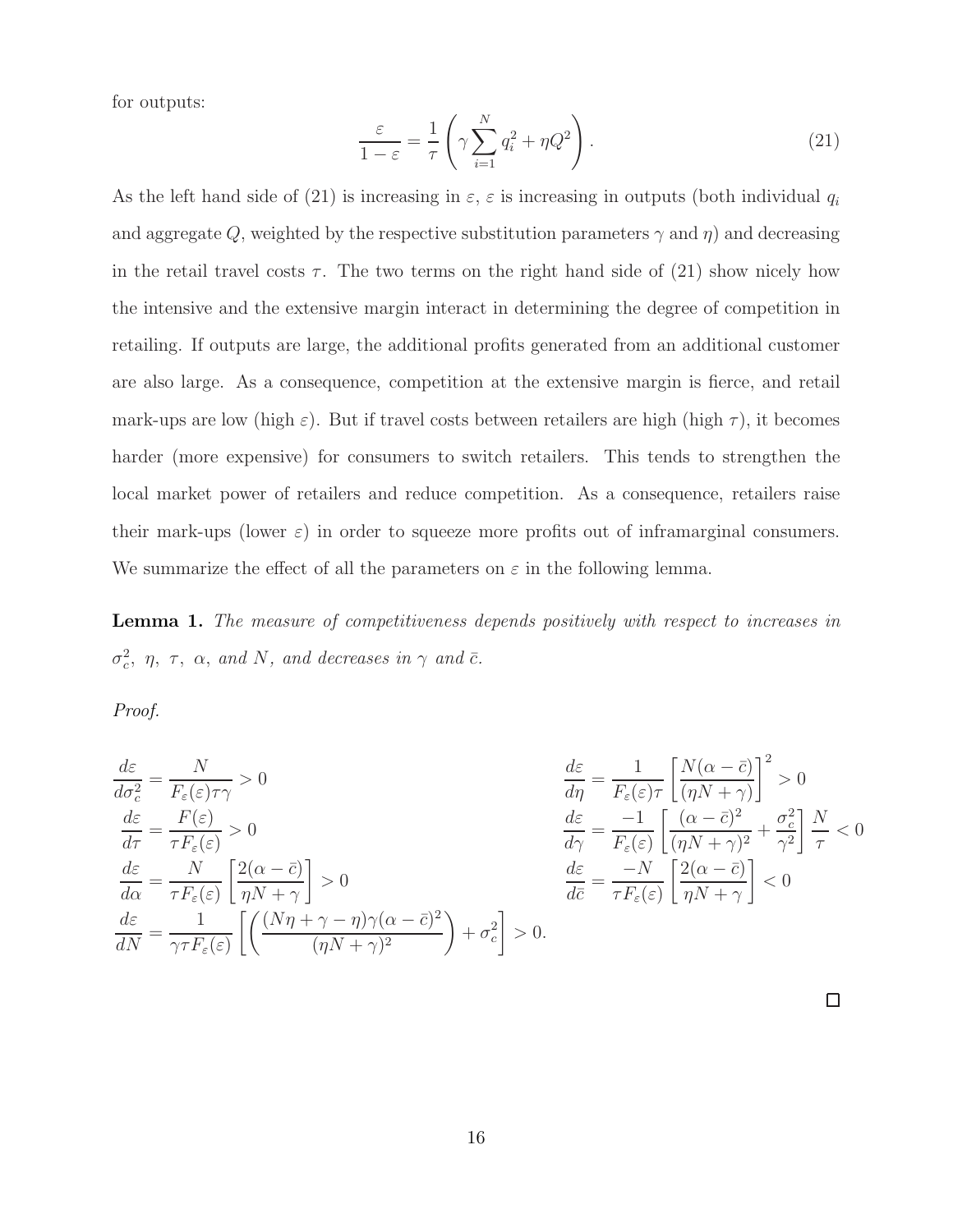### 4 Change in trade costs

In this section we investigate the effect on the equilibrium in response to an increase in a tariff charged on a single foreign variety (indexed by  $F$ ).<sup>8</sup> We are particularly interested in the effect this will have on the quantity sold of the other domestic varieties (denoted with a subscript  $d$ ) in order to show how domestic producers are affected by the tariff and how this impact depends on the degree of competition in the retail sector. To begin, we use our equilibrium prices,  $(14)$  and  $(15)$ , and equation  $(16)$  to find two generic equilibrium conditions:

$$
q_i = \frac{1}{\gamma(2-\varepsilon)} \left[ \frac{\gamma}{\eta N + \gamma} \left( \alpha - c_i \right) + \frac{\eta N}{\eta N + \gamma} \left( \bar{c} - c_i \right) \right]
$$
 (22)

$$
F\left(\varepsilon\right) = \frac{N}{\tau\gamma} \left[ \frac{\gamma}{\eta N + \gamma} \left( \alpha - \bar{c} \right)^2 + \sigma_c^2 \right]. \tag{23}
$$

Recall that we are mainly agnostic as to how a tariff affects the cost of a variety while only assuming  $dc_F/dt > 0$  and  $dc_d/dc_F = 0$  for any  $d \neq F$ . Focusing on only domestic firms and totally differentiating our symmetric equilibrium condition (22) with respect to  $c_F$ yields:<sup>9</sup>

$$
(2 - \varepsilon) dq_d - q_d d\varepsilon = \frac{\eta}{\gamma(\eta N + \gamma)} dc_F.
$$
\n(24)

Next, totally differentiate the second equilibrium condition, (23):

$$
\frac{F_{\varepsilon}\left(\varepsilon\right)}{2-\varepsilon}\frac{d\varepsilon}{dc_F}=-\frac{2}{\tau}q_F<0.\tag{25}
$$

Finally, using these two comparative statics, we can write down the change in domestic output with respect to the foreign varieties' cost:

$$
\frac{dq_d}{dc_F} = \frac{1}{(2-\varepsilon)} \frac{\eta}{\gamma(\eta N + \gamma)} - \frac{2}{F_\varepsilon(\varepsilon)} \frac{q_F q_d}{\tau}.
$$
\n(26)

<sup>8</sup>Again, we are focused on a change in cost due to a tariff, however our analysis holds for any reason the cost of a variety would change; e.g. exchange rate changes or even domestic policy affecting domestic goods.

<sup>&</sup>lt;sup>9</sup>For exposition, we suppress the term  $dc_F/dt$  as this will not change the qualitative results.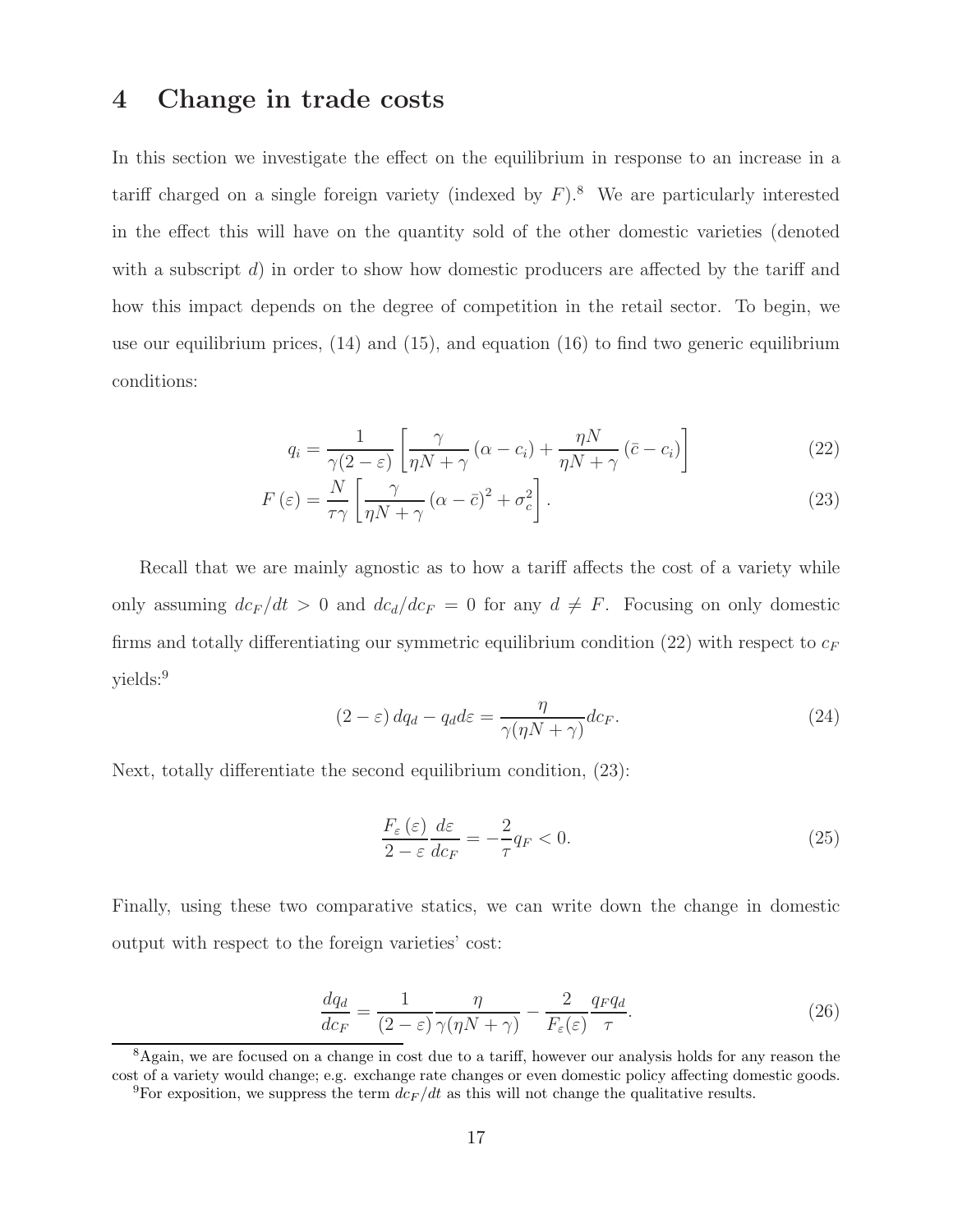This is our main equation of analysis and we can establish the following proposition:

Proposition 1. The effect of a tariff depends on two counteracting effects: A direct substitution effect and an indirect retail mark-up effect. The direct substitution effect tends to increase the output of domestic varieties and the indirect retail mark-up effect tends to decrease demand for domestic varieties.

*Proof.* The total effect can be decomposed into  $dq_d/dc_F = (\partial q_d/\partial \bar{c}) (d\bar{c}/dc_F) + (\partial q_d/\partial \epsilon) (d\epsilon/dc_F)$ . The first term,  $(\partial q_d/\partial \bar{c}) (d\bar{c}/dc_F)$ , isolates changes in domestic output due to changes in average costs  $\bar{c}$ . Since  $\partial q_d/\partial \bar{c} = \eta N/[\gamma (2 - \varepsilon) (\eta N + \gamma)] > 0$  and  $d\bar{c}/dc_F = 1/N > 0$ , it follows that  $(\partial q_d/\partial \bar{c}) (d\bar{c}/dc_F) > 0$ . The second term isolates changes in domestic output due to changes in the degree of competition between retailers  $\varepsilon$ . It is clearly negative since  $\partial q_d/\partial \varepsilon = q_d/(2-\varepsilon) > 0$  and  $d\varepsilon/dc_F = -(2-\varepsilon) 2q_F/[F_\varepsilon(\varepsilon)\tau] < 0$ .  $\Box$ 

The *direct* effect captures the conventional wisdom that changes in relative costs lead to changes in relative outputs and implies that a tariff on foreign varieties boosts demand for domestic varieties. It depends on how elastic demand for a domestic product responds to changes in the average price,  $\partial q_d/\partial \bar{p} = \eta N \gamma^{-1} (\eta N + \gamma)^{-1}$  and on how average prices respond to changes in average costs,  $\partial \bar{p}/\partial \bar{c} = (2 - \varepsilon)^{-1}$ . Not surprisingly, this effect depends on the substitutability parameter  $\eta$  (note that  $\eta$  captures by how much residual demand is shifted when outputs of other varieties change,  $\eta = -dp_i/dQ$ : If the products are good substitutes (high  $\eta$ ), this effect is stronger. In this case the shift of consumer demand away from the more expensive foreign products is more pronounced. Furthermore, this effect is increasing in our measure for the degree of competition between retailers  $\varepsilon$ . If  $\varepsilon$  is large, mark-ups in retailing are small, and this leads to a higher pass-through of cost increases into retail prices (higher  $\partial \bar{p}/\partial \bar{c}$ ).

The *indirect* effect works through changes in  $\varepsilon$ : The increase in the tariff on foreign varieties is (at least partly) passed on to consumers. This leads to higher average retail prices, lower consumer demand, and consequently lower profits from individual customers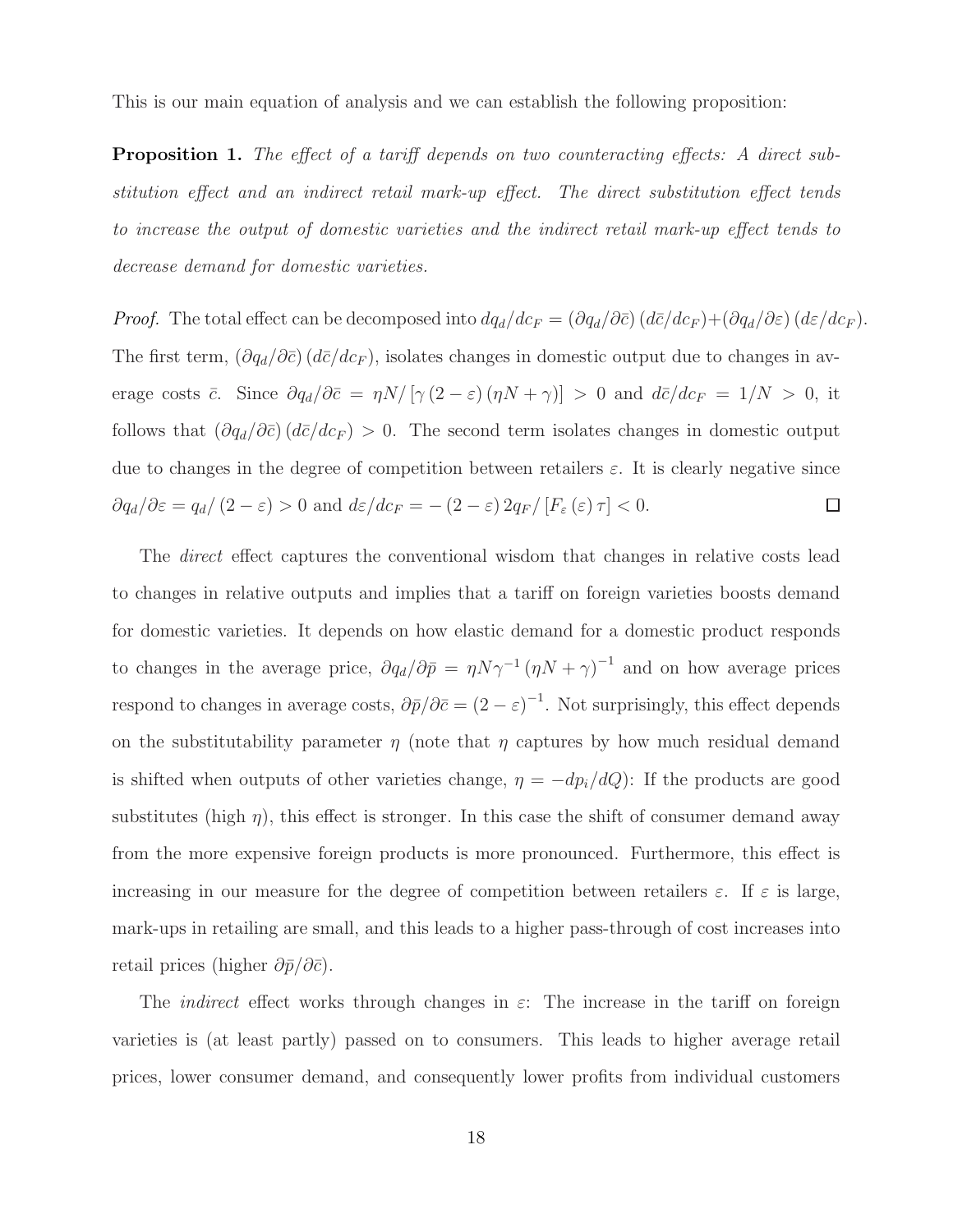(Υ falls). As a consequence, retailers care less about attracting customers (the extensive margin) and more about increasing their profits on the intensive margin by raising their mark-ups. This leads to higher prices across the product range and tends to lower demand for both foreign and domestic varieties. This effect is decreasing in  $\varepsilon$  ( $F_{\varepsilon\varepsilon} > 0$ ) and hence in the degree of competition between retailers. If  $\varepsilon$  is low, competition in retailing is low, and this gives retailers more scope to raise their mark-ups.

Proposition 1 proves that the effect of a tariff on domestic output is overestimated if the retail mark-up effect is not taken into account. But we can go one step further and show under what conditions the retail mark-up effect can actually dominate the direct substitution effect and under what conditions this cannot be the case.

**Proposition 2.** If the substitution parameter  $\eta$  is sufficiently small, the retail mark-up effect dominates the direct substitution effect.

*Proof.* Let 
$$
\eta = 0
$$
, so that  $q_i = \gamma^{-1} (2 - \varepsilon)^{-1} (\alpha - c_i)$  and  $F(\varepsilon) = \tau^{-1} \gamma^{-1} N [(\alpha - \bar{c})^2 + \sigma_c^2]$ .  
Then,  $\partial q_d / \partial \bar{c} = 0$  and  $d q_d / d c_F < 0$ .

If  $\eta$  is equal to zero, all products are essentially unrelated. As a consequence, consumer demand does not depend on average prices any more, but only on the retail price of the respective product. These prices depend on the wholesale price  $c_i$  and on the retail mark-up  $\varepsilon: q_i = q_i(c_i, \varepsilon)$ . In this case, the direct substitution effect vanishes. The indirect retail mark-up effect is still present because profits per consumer will still go down if a subset of products is hit by a price increase. Thus, a tariff on foreign products will lead to a reduction in output of domestic varieties. By continuity, this will also hold for a neighborhood around  $\eta$  such that  $\eta > 0$  and  $0 < \varepsilon < 1$ . We explore the effect of  $\varepsilon$  through travel costs in our next proposition.

**Proposition 3.** If  $\eta > 0$ , the direct substitution effect will always dominate the retail markup effect if travel costs are very low  $(\tau \to 0)$  or very high  $(\tau \to \infty)$  at  $\delta = 1/2$ .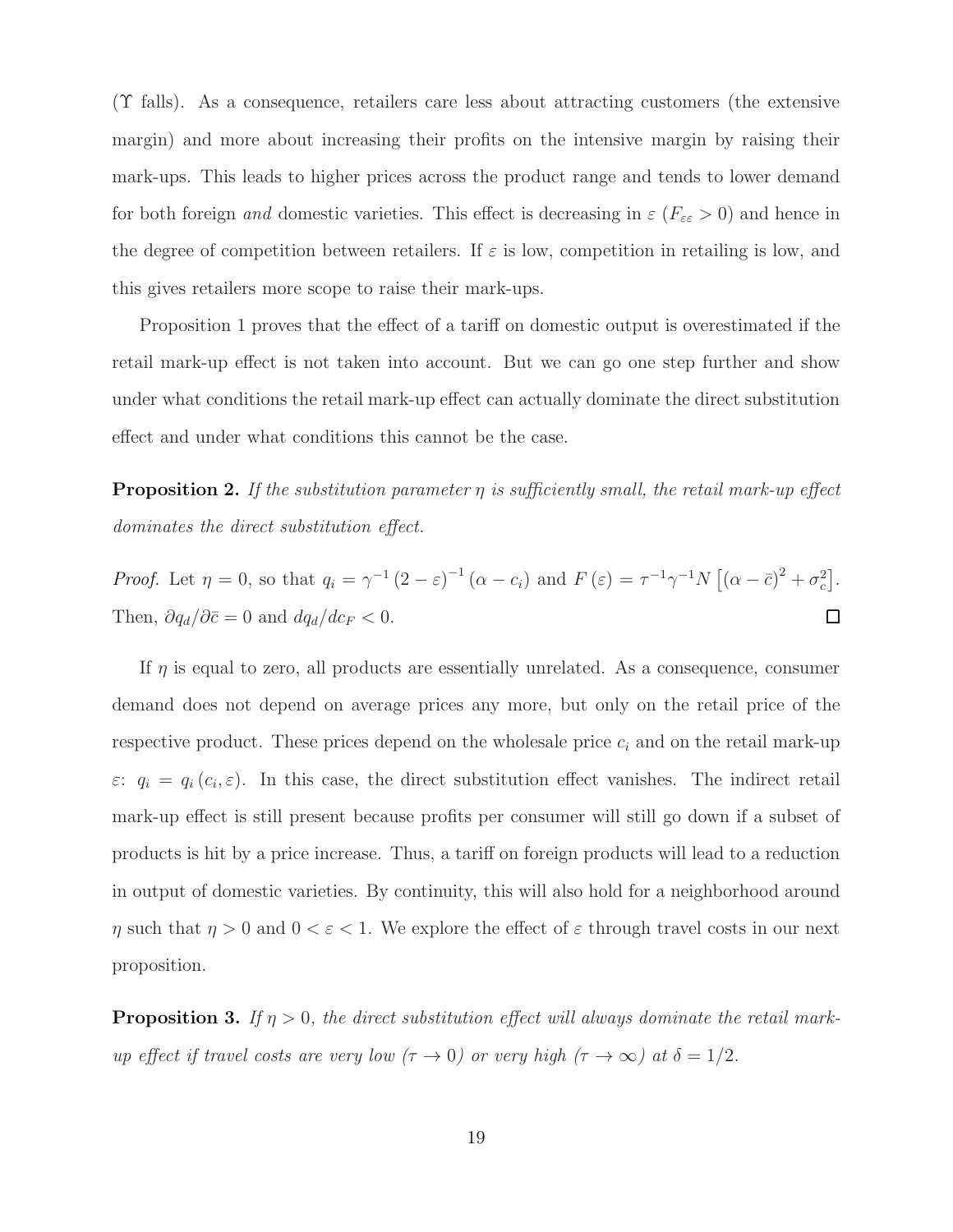*Proof.* Substitute  $\tau = F(\varepsilon)^{-1} \gamma^{-1} N \left[ \frac{\gamma}{n N} \right]$  $\frac{\gamma}{\eta N + \gamma} (\alpha - \bar{c})^2 + \sigma_c^2$  from (23) into (26), so that the retail mark-up effect can be rewritten as

$$
\left(\frac{\partial q_d}{\partial \varepsilon}\right) \left(\frac{d\varepsilon}{dc_F}\right) = -\frac{2F(\varepsilon)}{F_{\varepsilon}(\varepsilon)} \frac{\gamma q_F q_d}{N} \left[\frac{\gamma (\alpha - \bar{c})^2}{(\eta N + \gamma)} + \sigma_c^2\right]^{-1}.
$$

Then, if  $\tau \to \infty$ , it follows that  $\lim_{\tau \to \infty} \varepsilon = 0$  and  $F(0) / F_{\varepsilon}(0) = 0$ , so that  $(\partial q_d / \partial \varepsilon) (d\varepsilon / d\varepsilon_F) =$ 0 and  $dq_d/dc_F > 0$ . Furthermore, if  $\tau \to 0$ ,  $\lim_{\tau \to 0} \varepsilon = 1$  and  $F(1)/F_{\varepsilon}(1) = 0$ , so that again  $\left(\frac{\partial q_d}{\partial \varepsilon}\right)\left(\frac{d\varepsilon}{dc_F}\right) = 0$  and  $dq_d/dc_F > 0$ .  $\Box$ 

This proposition shows that the size of the retail mark-up effect depends on the degree of competition between retailers, which in turn depends on the degree of geographical differentiation of the two retail outlets, and thus on the travel costs. If travel costs are infinite at  $\delta = 1/2$  (one has to think of the travel cost function as being convex and having a vertical asymptote at  $\delta = 1/2$ ) the two geographical markets are essentially completely segregated and there is no competition between retailers. Thus, retail mark-ups are monopoly mark-ups and depend only on the intensive margin  $[\varepsilon = 0: p_i (0, c_i) = (\alpha + c_i)/2]$ . Consequently, there is no retail mark-up effect. If travel costs are zero, the two retail outlets are not differentiated, and the retail market is perfectly competitive. In this case,  $\varepsilon = 1$  and  $p_i(1, c_i) = c_i$ . In this case there is also no retail mark-up effect because retailers cannot charge any mark-ups.

We can also calculate the degree of competition between retailers – expressed in  $\varepsilon \in [0,1]$ – where the retail mark-up effect is largest relative to the direct substitution effect. For this we need to take into account that the substitution effect also depends on  $\varepsilon$  through the term  $(2-\varepsilon)^{-1}$ , and that in addition to the term  $F(\varepsilon) F_{\varepsilon}(\varepsilon)^{-1}$  the two output terms  $q_F$  and  $q_d$ in the retail mark-up effect also depend on  $\varepsilon$ , so that the term to be maximized is actually  $F(\varepsilon) F_{\varepsilon}(\varepsilon)^{-1} (2-\varepsilon)^{-1}$ . This term has a maximum at  $\varepsilon^* = 2 - \sqrt{2} \approx 0.59$ . Thus, if  $\tau$  is such that in (23)  $\varepsilon = \varepsilon^*$ , the relative retail mark-up effect is largest.

We next illustrate the importance of where the domestic and foreign variety lie in the cost distribution.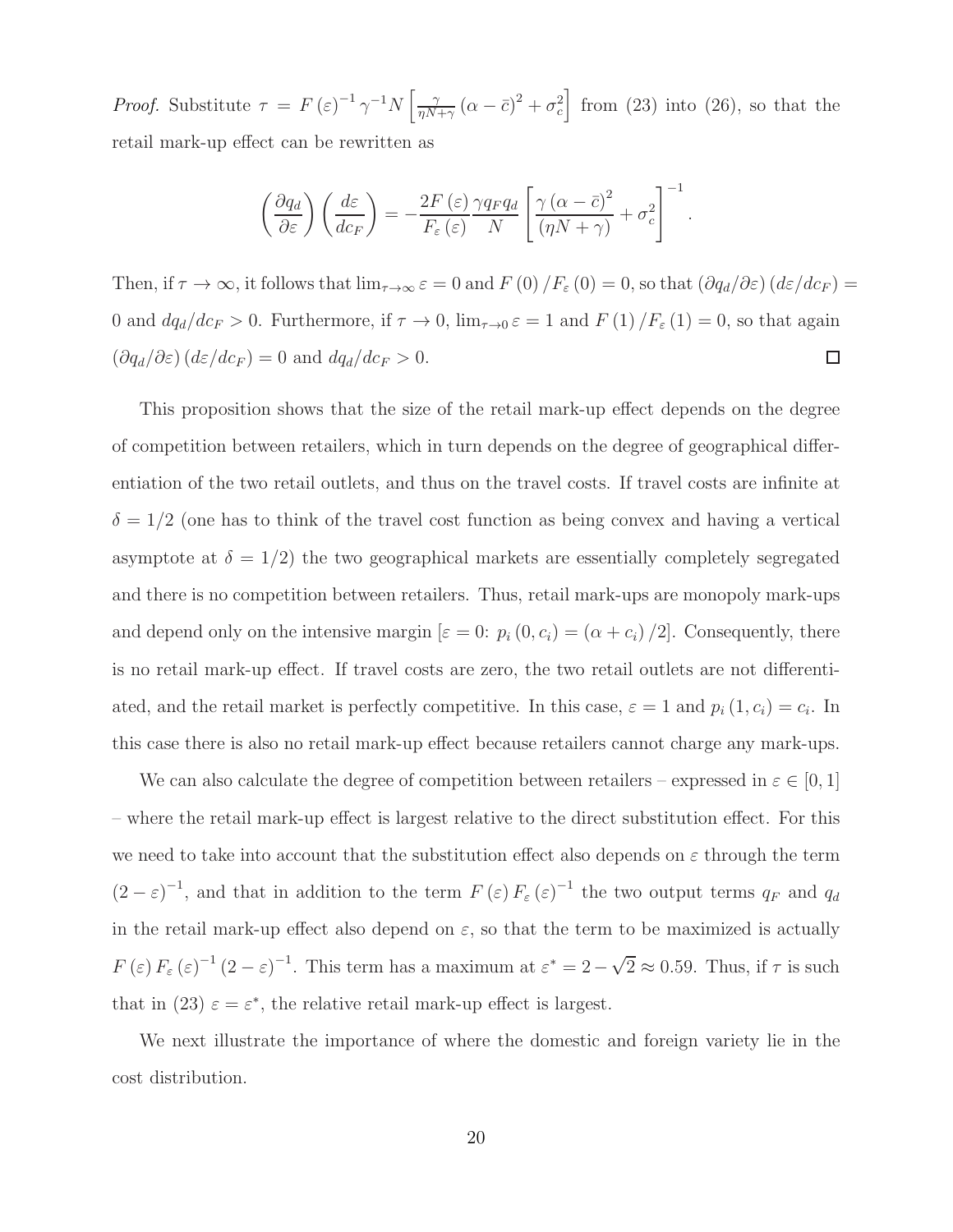**Proposition 4.** The retail mark-up effect is more likely to dominate for a low-cost domestic good or if the tariff is levied on a low-cost foreign product.

*Proof.* For two different domestic products  $q'_{c}$  $d'$  and  $q''_d$  $\eta_{d}^{\prime}$ , the difference in the overall effect is  $dq'_d/dc_F - dq''_d/dc_F \propto c'_d - c''_d$  $\mathcal{L}_d'$ . Similarly, for two different foreign products this difference is  $dq_d/dc'_{F} - dq_d/dc''_{F} \propto c'_{F} - c''_{F}$  $E_F^{\prime}$ . Thus,  $dq_d/dc_F$  is smaller for low values of  $c_d$  and  $c_F$ . □

The indirect retail mark-up effect depends positively on the output of the domestic product  $q_d$  and the output of the foreign variety  $q_F$ . The dependence on  $q_F$  is straightforward from (25): If the tariff base is large, the cost increase affects a larger share of the retailers' sales. As a consequence, the mark-up response of the retailer is more pronounced.

The output of the domestic product  $q_d$  plays a role because it has an influence on the change in its mark-up. The change in the markup on a domestic variety can be calculated from (16):

$$
\frac{d\zeta_i}{dc_F} = \frac{\partial \zeta_i}{\partial \varepsilon} \frac{d\varepsilon}{dc_F} = \frac{(\alpha - c_i)}{(2 - \varepsilon)} \frac{2}{F_\varepsilon(\varepsilon)} \frac{q_F}{\tau} > 0.
$$
\n(27)

This equation shows that mark-ups of low-cost products respond stronger to changes in the competition among retailers:  $d\zeta_i/dc_F > d\zeta_j/dc_F$  if  $c_j < c_i$ . Consequently, this effect is more pronounced for larger outputs. Thus, the output of a domestic variety is more likely to fall in response to a tariff if this domestic variety or the foreign variety subject to the tariff are very efficient.<sup>10</sup> It is noteworthy that this is *not* a statement relating to the degree of heterogeneity. In fact, heterogeneity (of products or costs) is not a necessary condition for a negative response of domestic output. The only thing that matters for the indirect mark-up effect is the absolute level of costs, and it does not disappear if products are symmetric. The retailer raises its mark-up on all domestic varieties (see equation 27), and the size of this increase is larger for low-cost products.

The role of the procurement cost of the domestic variety for the effect of a tariff on this variety is illustrated in Figure 2. Since the cost of the domestic varieties does not change,

<sup>&</sup>lt;sup>10</sup>This is an important consideration given the results of the heterogeneous firm literature (e.g. Melitz 2003) that more productive firms with relatively higher output are the firms that tend to export.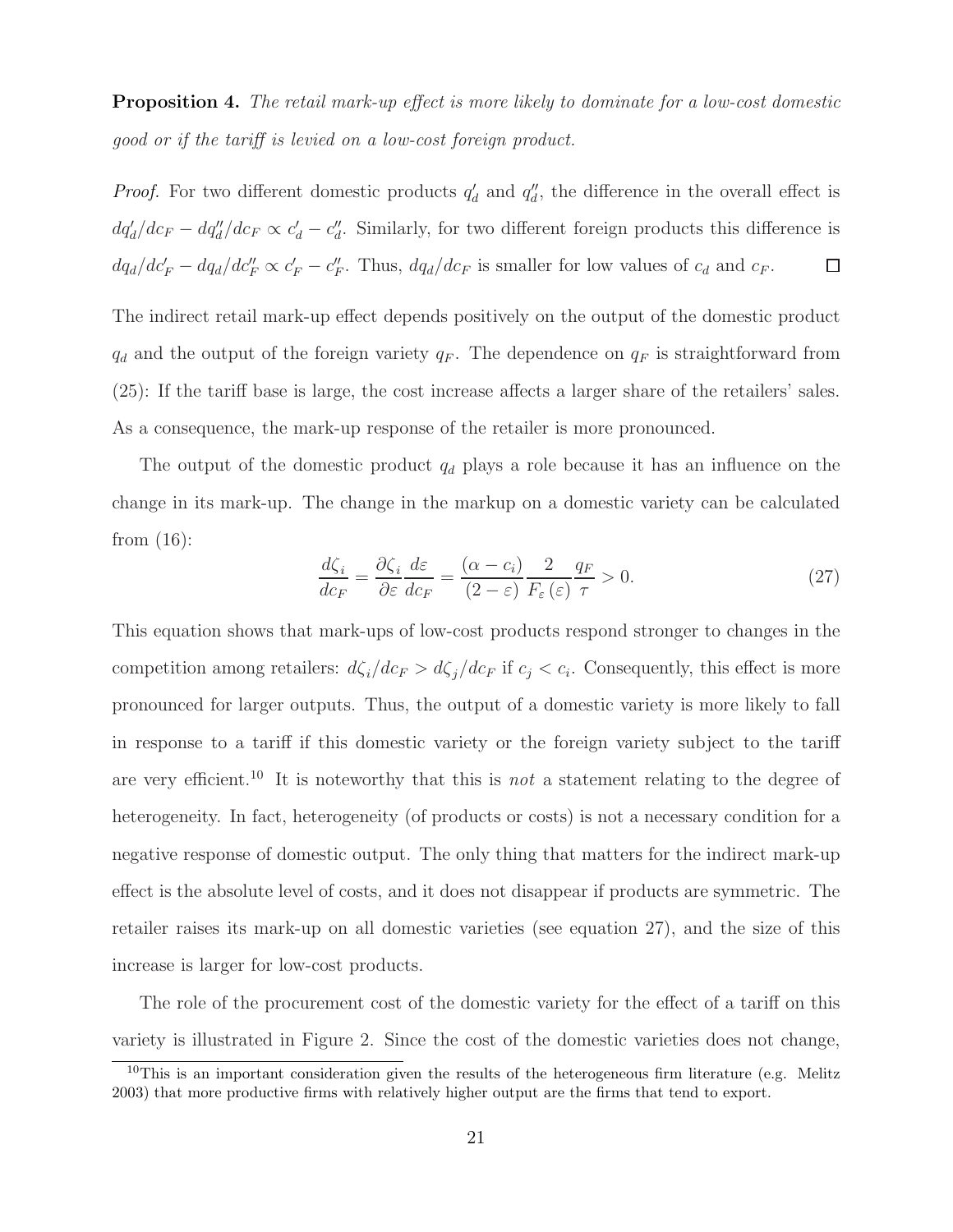any change in output is entirely driven by changes in the residual demand for a domestic variety. Figure 2 depicts the inverse residual demand  $c_i(q_i)$  facing an individual domestic manufacturer. To keep notation simple, we define  $\xi \equiv \eta N/(\eta N + \gamma)$ . The direct (relative cost) effect leads to a parallel shift outwards of the residual demand function. This is the demand enhancing effect. The fact that it is a parallel shift implies that outputs at all levels of costs are affected in the same way. The indirect (retail mark-up) effect leads to a clockwise rotation of the demand function. Since retail mark-ups magnify changes in consumer prices in response to changes in producer prices, higher mark-ups in retailing make demand for manufactured goods more price elastic, and this reduces the slope of the demand function. The fact that the demand function is rotated implies that this effect is strongest for low levels of costs. Figure 2 illustrates how demand is then shifted inwards for low-cost goods and outwards for high-cost goods.



Figure 2:  $c_i = (1 - \xi)\alpha + \xi\bar{c} - (2 - \varepsilon)\gamma q_i$ 

We next provide a fairly general parameterization in which the retail mark-up effect dominates the direct effect. From Proposition 3, it follows that this is more likely to happen when  $\varepsilon$  is medium, so for this illustration, we assume  $\varepsilon = 1/2$ . Furthermore, Proposition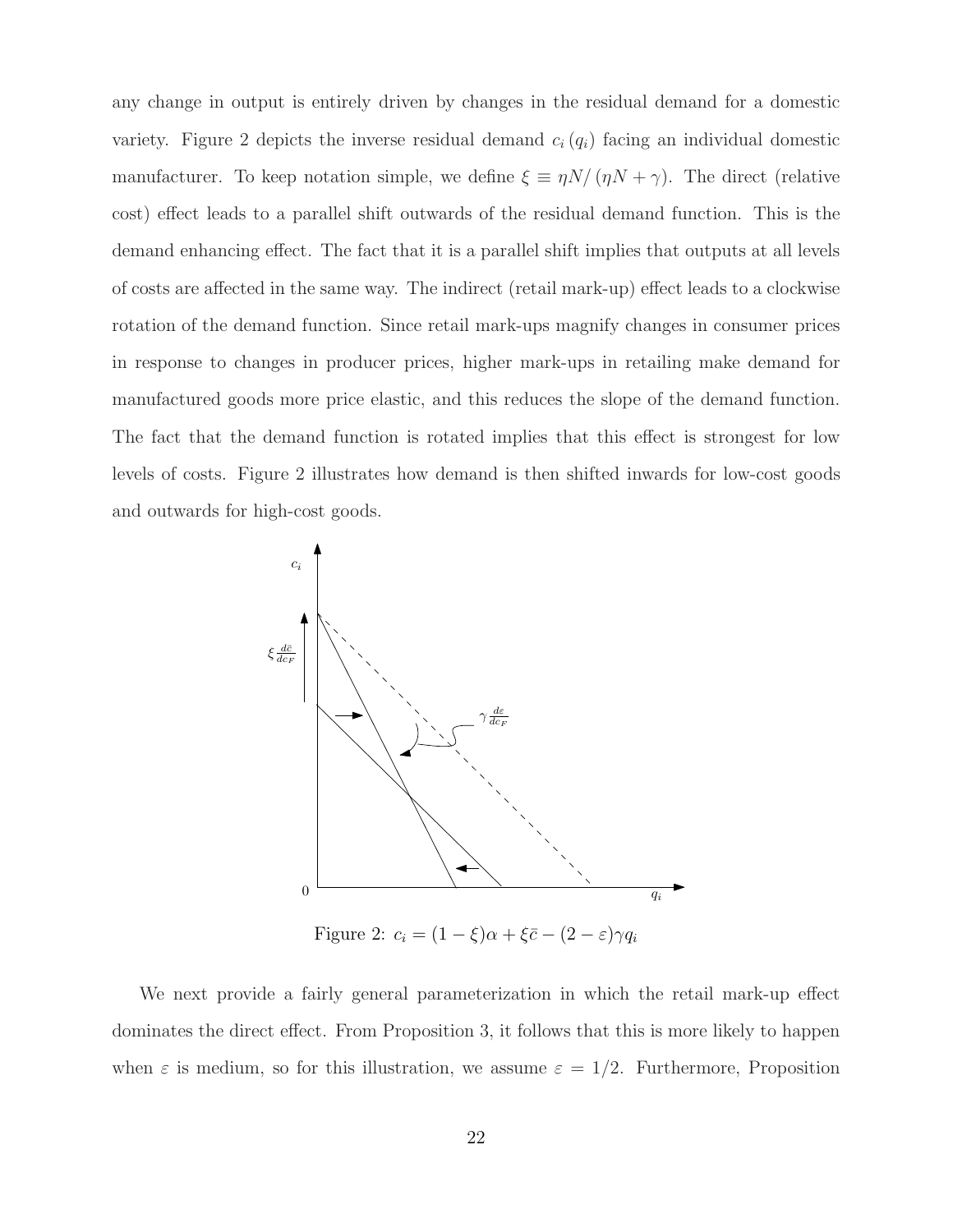4 shows that the retailer effect is going to be stronger for varieties with lower costs in the distribution, therefore we focus our attention on varieties with average costs to put a reasonable bound on our analysis. With these assumptions in hand, it follows that  $q_d$  =  $q_F = \bar{q} = \frac{2}{3}$  $rac{2}{3}$   $\left[\frac{(\alpha-\bar{c})}{(\eta N+\gamma)}\right]$  $\left. \frac{(\alpha - \bar{c})}{(\eta N + \gamma)} \right], F_{\varepsilon}(\varepsilon) = 6$ , and

$$
\tau = \frac{4N}{9} \left[ \frac{(\alpha - \bar{c})^2}{\eta N + \gamma} + \frac{\sigma_c^2}{\gamma} \right].
$$

Therefore

$$
\left. \frac{dq_d}{dc_F} \right|_{q_d = q_F = \bar{q}, \ \varepsilon = \frac{1}{2}} = \frac{8N}{27\tau\gamma(\eta N + \gamma)} \left[ \left( \frac{2\eta N - \gamma}{2N} \right) \frac{(\alpha - \bar{c})^2}{(\eta N + \gamma)} + \frac{\eta \sigma_c^2}{\gamma} \right]. \tag{28}
$$

It is clear that a necessary condition for (28) to be negative is for  $2\eta N < \gamma$ . This condition is in line with Proposition 2 which states the importance of  $\eta$  being small in order for the retail competition effect to dominate. Moreover, it is helpful for the variance of costs to be low and  $(\alpha - \bar{c})$  to be high. Finally, a sufficient condition for the retail competition effect to outweigh the direct effect for varieties in which  $c_d$  and  $c_F$  are less that  $\bar{c}$  is for equation (28) to be weakly negative.

## 5 Generalizations

In this section we want to present some generalizations of our framework in order to understand how much of the retail mark-up effect depends on the specific assumptions about demand. Assume indirect utility at retailer  $h$  is given by the general function

$$
V_h = V\left(\mathbf{P}_h, I, d_h\right) \tag{29}
$$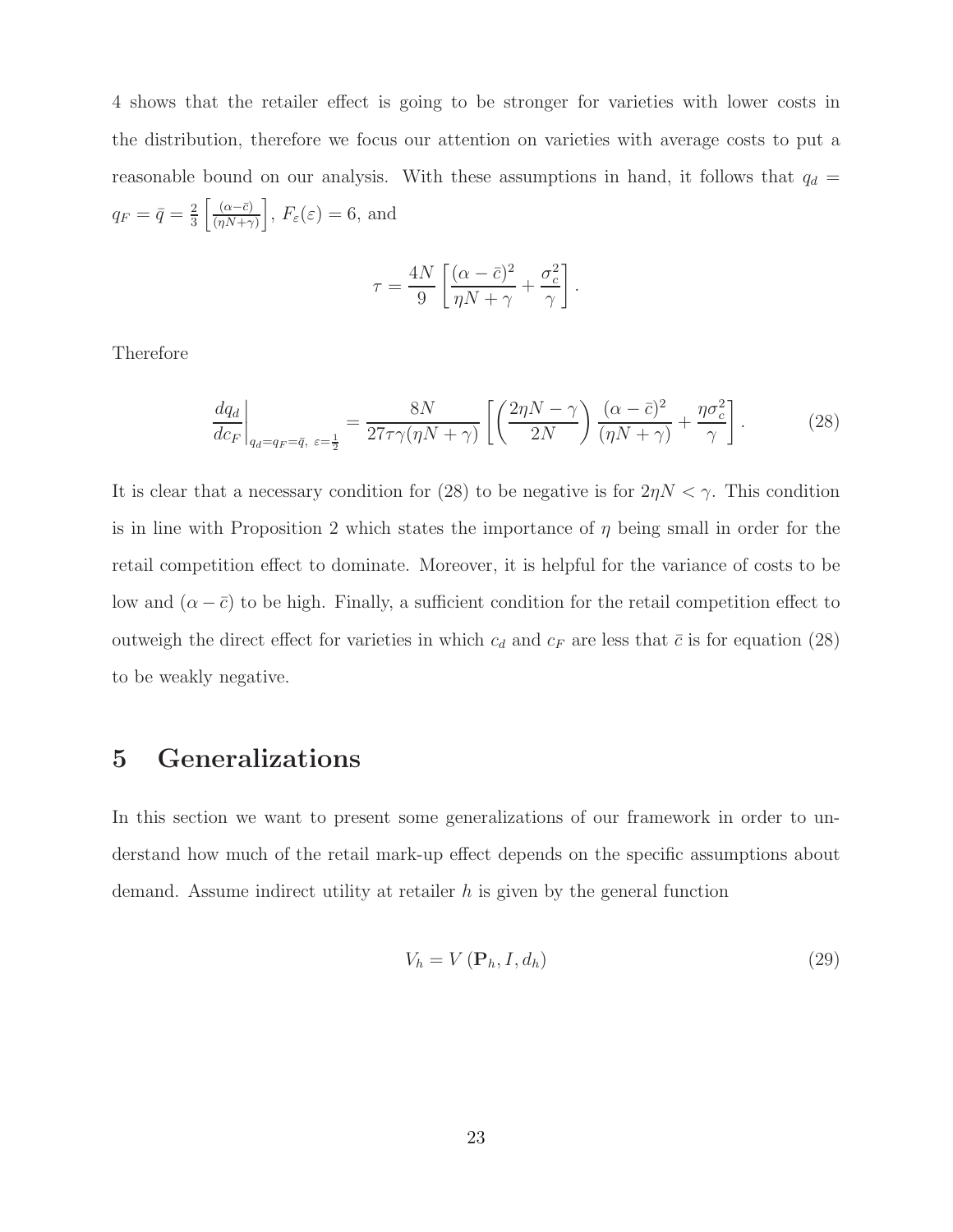where  $P_h$  is the vector of all prices at retailer h. Then, the catchment area is determined by

$$
V\left(\mathsf{P}_L, I, \hat{\delta}\right) = V\left(\mathsf{P}_R, I, 1-\hat{\delta}\right). \tag{30}
$$

Using Roy's identity, the responsiveness of this catchment area with respect to changes in individual prices can be expressed as

$$
\frac{d\ln\hat{\delta}}{d\ln p_i} = -\frac{\lambda}{\nu \hat{\delta}} p_i q_i,\tag{31}
$$

where  $\lambda$  denotes the marginal utility of income and  $\nu \equiv \partial V/\partial \hat{\delta} + \partial V/\partial (\hat{1} - \hat{\delta})$  is the aggregate effect of changes in  $\hat{\delta}$  on indirect utility.

The responsiveness of profits per consumer is given in general terms by

$$
\frac{d\ln\Upsilon_L}{d\ln p_i} = \frac{p_i q_i}{\Upsilon_L} + \sum_{j=1}^N \frac{(p_j - c_j) q_j}{\Upsilon_L} \frac{\partial \ln q_j}{\partial \ln p_i}.
$$
\n(32)

Given our definition of  $\varepsilon$ , we can express  $\varepsilon$  in general terms:

$$
\varepsilon \equiv -\frac{\frac{d\ln\hat{\delta}}{d\ln p_i}\Big|_{\mathbf{p}=\mathbf{c}}}{\frac{d\ln\Upsilon_L}{d\ln p_i}\Big|_{\mathbf{p}=\mathbf{c}}} = \frac{\lambda}{\nu} \frac{\Upsilon_L}{\hat{\delta}}.
$$
\n(33)

Then, the first order condition of profit maximization can be written as

$$
\frac{d\ln\Upsilon_L}{d\ln p_i} = -\frac{d\ln\hat{\delta}}{d\ln p_i} = \varepsilon \frac{p_i q_i}{\Upsilon_L} \tag{34}
$$

and the output of any variety can be expressed as

$$
q_i = -\frac{1}{(1-\varepsilon)} \sum_{j=1}^{N} (p_j - c_j) \frac{\partial q_j}{\partial p_i}.
$$
 (35)

At this point it is noteworthy that without retail competition, the first order condition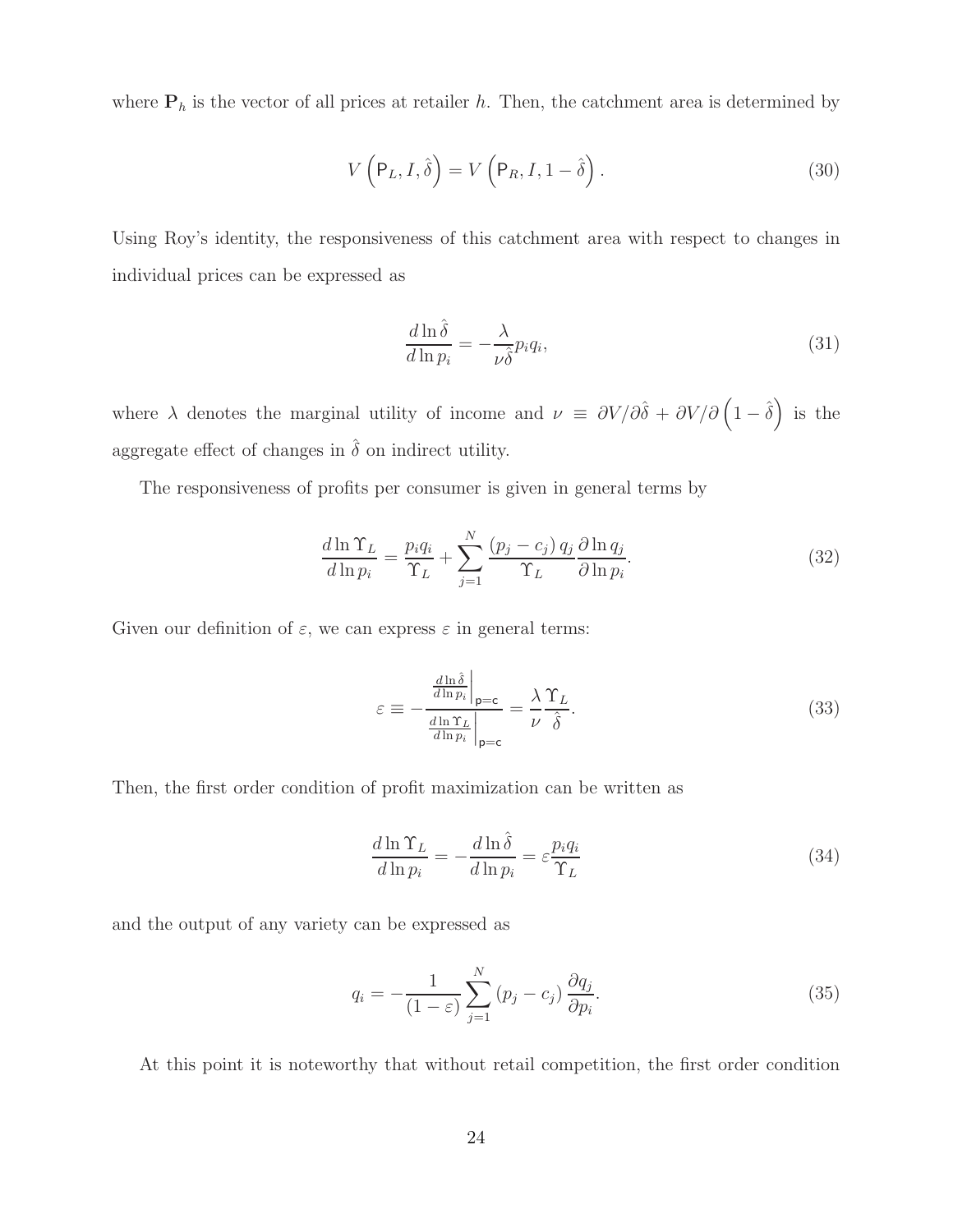reduces to  $d\ln \Upsilon_L/d\ln p_i = 0$ , or  $q_i = -\sum_{j=1}^N (p_j - c_j) \partial q_j/\partial p_i$ . This is equivalent to the case where  $\varepsilon = 0$ . Thus, when  $\varepsilon$  falls, the profit maximum requires a lower marginal profit per consumer  $d \ln \Upsilon_L / d \ln p_i$  for all varieties, and since this must be falling in  $p_i$  it requires a higher  $p_i$  and consequently a lower  $q_i$  for any i. This shows that the existence of the retail mark-up effect does not depend on the specific assumptions of demand.

However, assumptions about the demand function are important when it comes to the changes in  $\varepsilon$ . Given (33), these changes depend on three parameters (in a symmetric equilibrium  $\hat{\delta}$  is constant at 1/2):

$$
\frac{d\ln \varepsilon}{d\ln c_F} = \frac{d\ln \lambda}{d\ln c_F} + \frac{d\ln \Upsilon_L}{d\ln c_F} - \frac{d\ln \nu}{d\ln c_F}
$$
(36)

The first term captures how marginal utility of income  $\lambda$  changes. The second term is the effect of profits per consumer on  $\varepsilon$ . And the third term measures how changes in the marginal utility of travel costs affect  $\varepsilon$ .

The first term is always zero if we have quasi-linear preferences. It is also zero if the economy consists of a continuum of industries so that the effect of a cost change for individual products in only one industry does not have an impact on the aggregate income. The second term is always negative since an increase in procurement costs must reduce profits per consumer. This is the main effect driving our results. Finally, the third effect depends on the exact specification of travel costs of consumers. In our case, we assumed that this was zero. In principle, this effect can go either way, but if we assume that the disutility of travel enters the utility function in an additive separable way, this continues to hold. Thus, our result  $d \ln \varepsilon/d \ln c_F < 0$  clearly hold for any quasi-linear preferences with additive separable travel costs. In other systems of demand it may hold as long as  $-d \ln \Upsilon_L/d \ln c_F$  >  $d \ln \lambda / d \ln c_F - d \ln \nu / d \ln c_F.$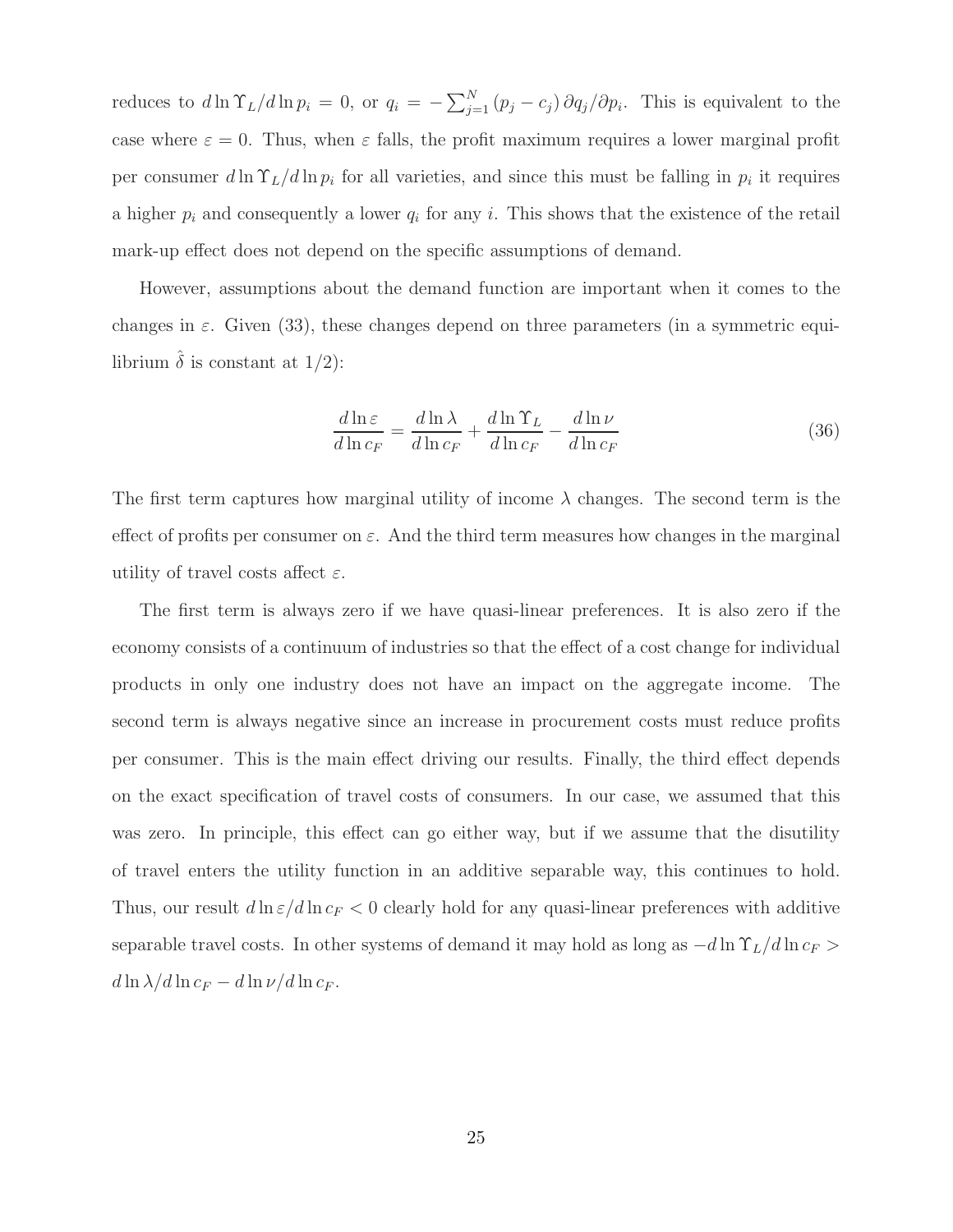### 6 Conclusion

In this paper we set out to make a straightforward but important point; mainly that the added level of competition between retailers has a significant effect on how tariffs (or other cost shocks) get passed through onto other goods. The basic intuition is that retailers compete over the entire price distribution of a basket of goods in order to attract consumers who prefer "one-stop shopping" and thus adjust all prices in response to a cost shock. The extent to which there are the cross-price effects are captured by our measure of competitiveness  $(\varepsilon)$ ; i.e. the ease in which a retailer can maintain its consumer base.

There are two main takeaways from our analysis. The first and most surprising is that it is possible for some domestic manufacturers to actually be made worse off as a result of a supposed protectionist trade policy. This runs counter to the standard reasoning that raising the costs of a competitor automatically benefits a firm. Though this result depends on the parameters of the model and utility, it is important to note that the presence of the retailer mark-up effect certainly dampens any potential gains to domestic firms as long as  $-d \ln \Upsilon_L/d \ln c_F > d \ln \lambda/d \ln c_F - d \ln \nu/d \ln c_F$ . The second and more robust result is that retailers do not adjust their markups uniformly and any benefits of trade protection are biased towards the least productive domestic firms. This certainly has implications for a government trying to maximize domestic welfare. By allowing retailers to compete over the consumer base, we highlight the importance of understanding the role of retailers in the effectiveness of trade policy.

Our paper contributes to several branches of literature. Nominally, our paper is a contribution to the theory of trade policy. It is important to realize that the effect of tariffs on domestic manufacturers does not only depend on the market structure in manufacturing, but also depends on the degree of competition in retailing. Secondly, and closely related, our paper also contributes to our understanding of the effects of foreign cost shocks on domestic competitors. It is a widely held believe that lower foreign wages hurt domestic manufacturers. Again, we show that this is not necessarily true and that it depends on the degree of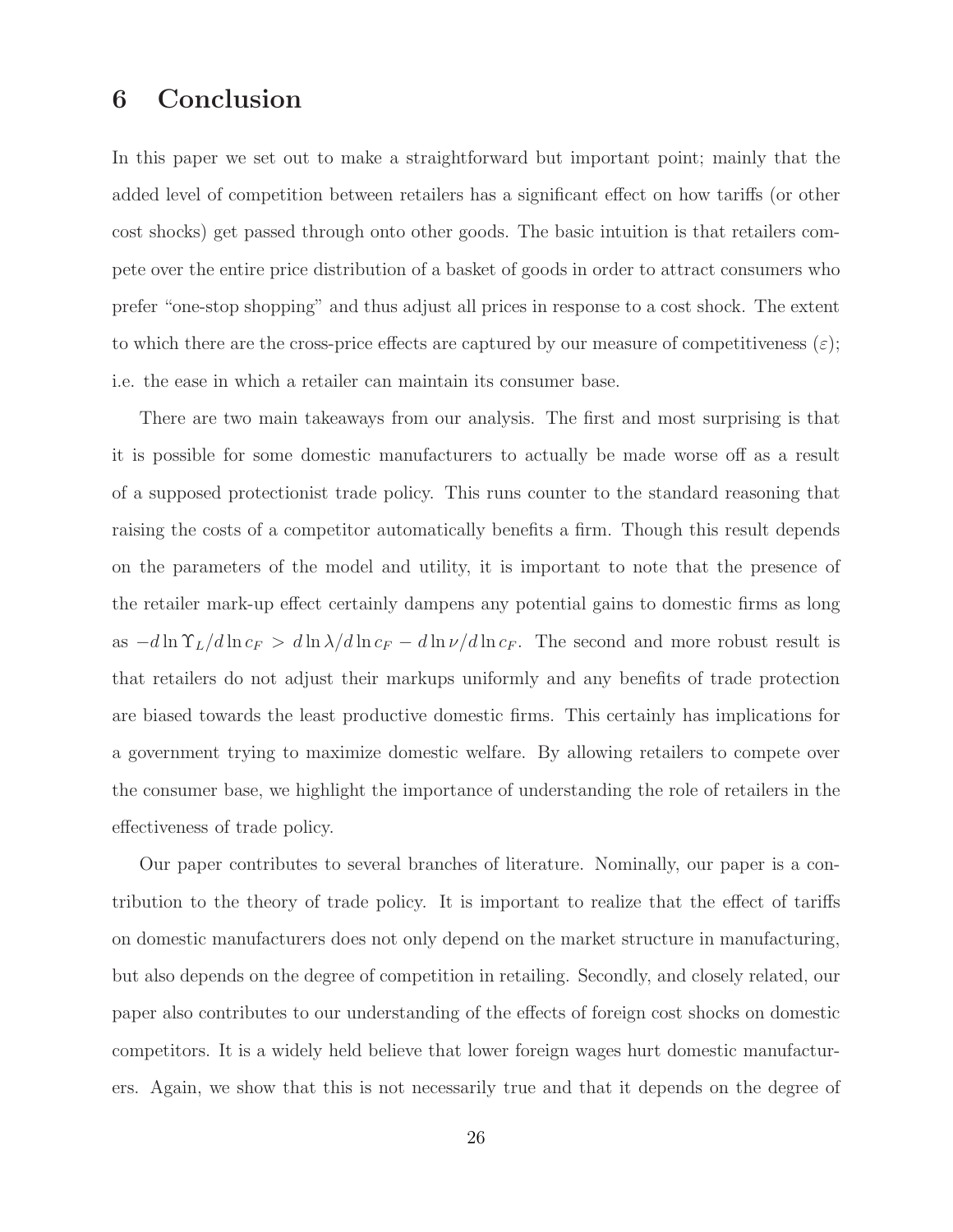competition in the retail sector. Finally, our paper contributes to a larger literature in IO and marketing on the cross-brand pass-through of wholesale prices in retailing. This literature provides empirical evidence for an ambiguous cross-brand effect, and tries to understand the sources of this ambiguity. Previous studies have focused on differences in the elasticities of substitution across products (brands) in combination with strategic interaction. This approach is difficult to implement in general equilibrium studies. We show that this ambiguity can be rationalized by profit-maximizing retailers even when all products or brands have identical elasticities of substitution.

### References

- [1] Amir, Rabah, Jin, Jim Y., Gerald Pech, and Michael Tröge. Forthcoming. "Prices, Deadweight Loss and Subsidies in Multi-product Monopoly," Journal of Public Economic Theory.
- [2] Armstrong, Mark and John Vickers. 2016. "Mulitproduct Pricing Made Simple," MPRA Paper 68717, University Library of Munich, Germany.
- [3] Berner, Eike and Laura Birg. 2012. "Retailers and Consumers. The Pass-through of Import Price Changes," cege Discussion Paper #133.
- [4] Bernard, Andrew B., J. Bradford Jensen, Stephen J. Redding, and Peter K. Schott. 2010. "Wholesalers and Retailers in US Trade," American Economic Review: Papers and Proceedings 100: 408–413.
- [5] Bernard, Andrew B., Jonathan Eaton, J. Bradford Jensen, and Samuel Kortum. 2003. "Plants and Productivity in International Trade," American Economic Review 93 (4): 1268–1290.
- [6] Besanko, David, Jean-Pierre Dubé and Sachin Gupta (2005): "Own-Brand and Cross-Brand Retail Pass-Through," Marketing Science, Vol. 24, No. 1, 123–137.
- [7] Blum, Bernardo S., Sebastian Claro, and Ignatius Horstman. 2010. "Facts and Figures on Intermediated Trade," American Economic Review: Papers and Proceedings 100: 419–423.
- [8] Chatterjee, Arpita, Rafael Dix-Carneiro, and Jade Vichyanond. 2013. "Multi-Product Firms and Exchange Rate Fluctuations," American Economic Journal: Economic Policy,  $5(2)$ : 77-110.
- [9] De Loecker, Jan, Amit Khandelwal, Pinelopi Goldberg, and Nina Pavcnik. 2012, "Prices, Markups and Trade Reform." NBER Working Paper No. 17925.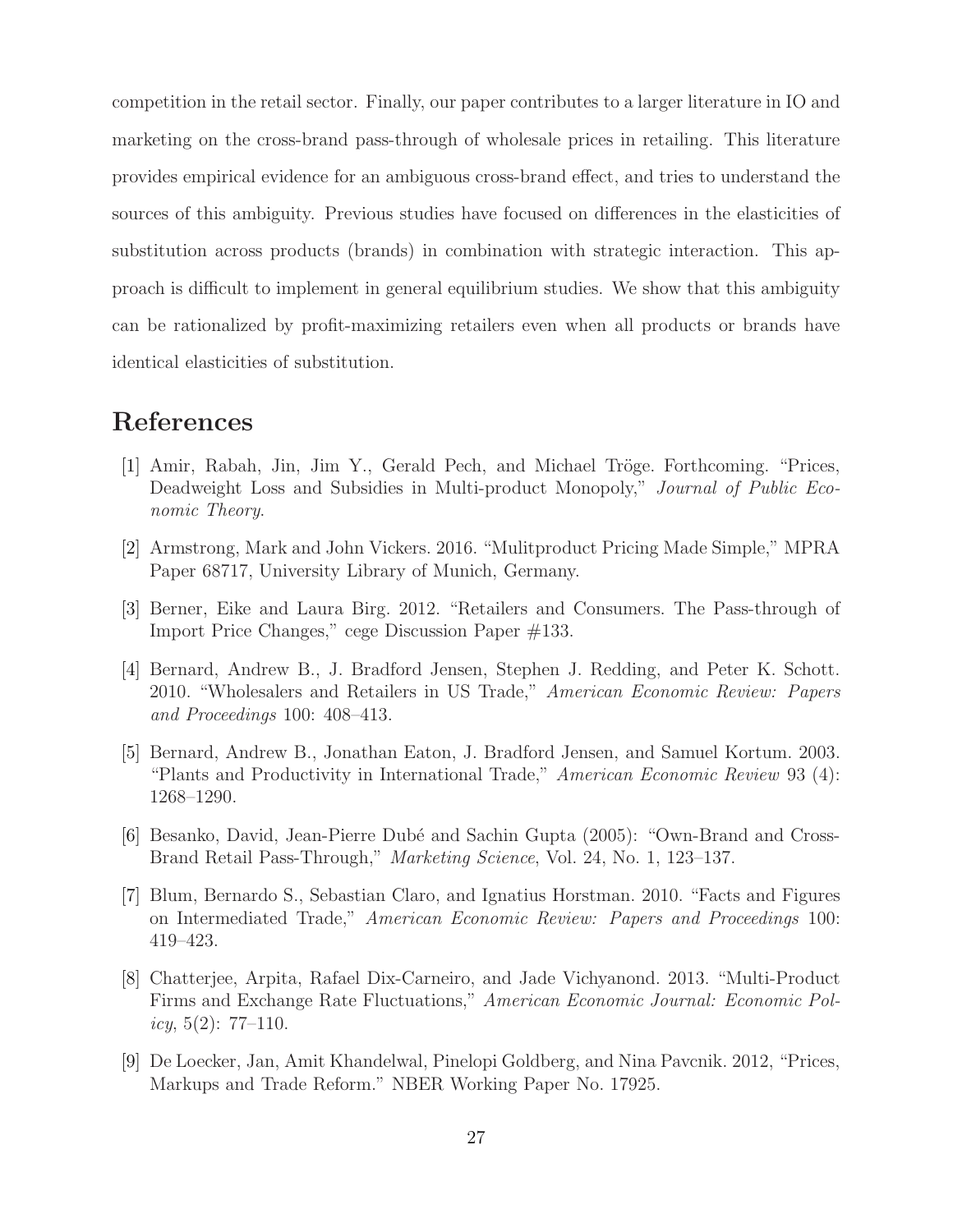- [10] Dixit, Avinash. 1979. "A Model of Duopoly Suggesting a Theory of Entry Barriers," The Bell Journal of Economics 10: 20–32.
- [11] Dubé, Jean-Pierre and Sachin Gupta. 2008. "Cross-Brand Pass-Through in Supermarket Pricing," Marketing Science 27(3): 324-333.
- [12] Eaton, Jonathan and Samuel Kortum. 2002. "Technology, Geography, and Trade," Econometrica 70 (5): 1741–1780.
- [13] Eckel, Carsten and Peter Neary. 2010. "Multi-Product Firms and Flexible Manufacturing in the Global Economy," Review of Economic Studies 77 (1): 188–217.
- [14] Francois, Joseph and Ian Wooton. 2010. "Market Structure and Market Access," The World Economy, 33 (7): 873–893.
- [15] Harrison, Ann. 1994. "Productivity, Imperfect Competition and Trade Reform: Theory and Evidence," Journal of International Economics, 36(1-2): 53–73.
- [16] Hellerstein, Rebecca. 2008. "Who bears the cost of a change in the exchange rate? Pass-through accounting for the case of beer," *Journal of International Economics* 76: 14–32.
- [17] Levinsohn, James. 1993. "Testing the imports as Market Disciplin Hypothesis," Journal of International Economics, 35(1-2): 1–22.
- [18] Mayer, Thierry, Marc Melitz and Gianmarco Ottaviano. 2014. "Market Size, Competition, and the Product Mix of Exporters," American Economic Review, 104(2): 495-536.
- [19] McAlister, Leigh. 2007. "Comment: Cross-Brand Pass-Through: Fact or Artifact?" Marketing Science 26(6): 876-898.
- [20] Melitz, Marc. 2003. "The Impact of Trade on Intraindustry Reallocations and Aggregate Industry productivity," Econometrica, 71(6): 1695–1725.
- [21] Melitz, Marc and Gianmarco Ottaviano. 2008. "Market Size, Trade, and Productivity," Review of Economic Studies, 75(1): 295–316.
- [22] Moorthy, Sridhar. 2005. "A General Theory of Pass-through in Channels with Category Management and Retail Competition," 24(1): 110–122
- [23] Mrázová, Monika and J. Peter Neary. 2013. "Not so Demanding: Preference Structure, Firm Behavior, and Welfare," Working Paper #691, Department of Economics, University of Oxford
- [24] Nakamura, Emi, and Dawit Zerom. 2010. "Accounting for Incomplete Pass-through," Review of Economic Studies, 77, 1192–1230.
- [25] Ottaviano, Gianmarco, Takatoshi Tabuchi, and Jacques-François Thisse. 1999. "Agglomeration and Trade Revisited," International Economic Review, 43(2): 409–436.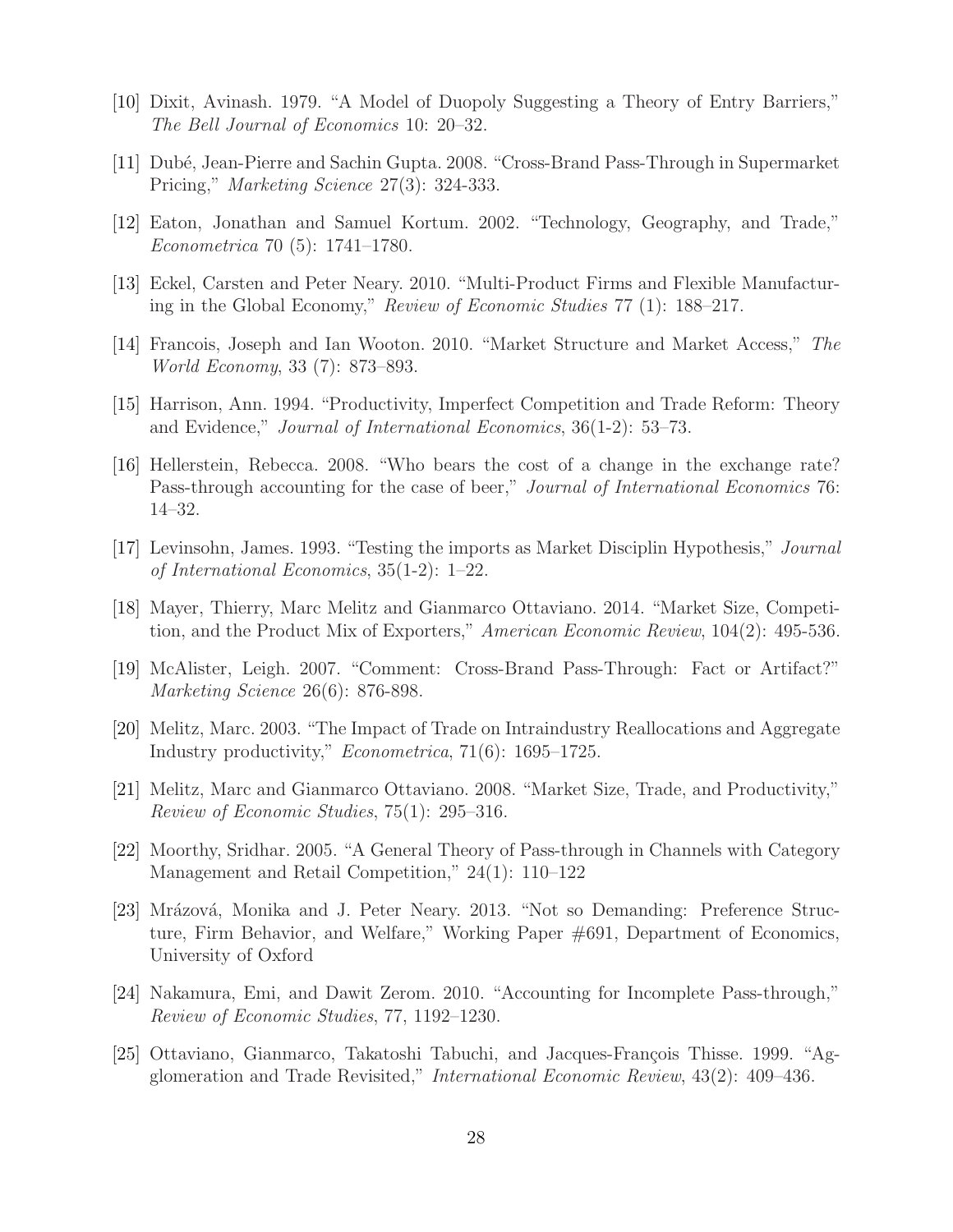- [26] Raff, Horst and Nicolas Schmitt. 2012. "Imports and the Structure of Retail Markets," Canadian Journal of Economics, 45(4): 1431-1455.
- [27] Sridhar, Moorthy. 2005. "A General Theory of Pass-through in Channels with Category Management and Retail Competition," Marketing Science, Vol. 24, No. 1, 110-122.
- [28] Vives, Xavier. 1985. "On the efficiency of Cournot and Bertrand equilibria with product differentiation," Jounal of Economy Theory, 36: 166–175.
- [29] Weyl, E. Glen and Michal Fabinger. 2013. "Pass-Through as an Economic Tool: Principles of Incidence under Imperfect Competition," Journal of Political Economy, Vol. 121, No. 3, 528–583.

## A Appendix

#### A.1 Second Order Conditions

Recall that our first order conditions are

$$
\frac{\partial \pi_L}{\partial p_i} = M \left( \Upsilon \frac{\partial \hat{\delta}}{\partial p_i} + \hat{\delta} \frac{\partial \Upsilon_L}{\partial p_i} \right) = 0.
$$

Consequently, the second partial derivative is

$$
\frac{\partial^2 \pi_L}{\partial p_i^2} = M \left( \Upsilon \frac{\partial^2 \hat{\delta}}{\partial p_i^2} + 2 \frac{\partial \Upsilon}{\partial p_i} \frac{\partial \hat{\delta}}{\partial p_i} + \hat{\delta} \frac{\partial^2 \Upsilon_L}{\partial p_i^2} \right)
$$

where

$$
\frac{\partial \hat{\delta}}{\partial p_i} = -\frac{1}{2\tau} \frac{1}{\gamma} \left[ \frac{\gamma (\alpha - \bar{p}_L)}{N\eta + \gamma} - (p_i - \bar{p}_L) \right]
$$

$$
\frac{\partial^2 \hat{\delta}}{\partial p_i^2} = \frac{1}{2\tau} \frac{1}{\gamma} \left( 1 - \frac{\eta}{N\eta + \gamma} \right)
$$

$$
\frac{\partial \Upsilon_L}{\partial p_i} = \frac{\alpha}{N\eta + \gamma} - \frac{2p_i - c_i}{\gamma} + \frac{N\eta (2\bar{p} - \bar{c})}{(N\eta + \gamma)\gamma}
$$

$$
\frac{\partial^2 \Upsilon_L}{\partial p_i^2} = \frac{2}{\gamma} \left( \frac{\eta}{N\eta + \gamma} - 1 \right).
$$

Therefore

$$
\frac{\partial^2 \pi_L}{\partial p_i^2} = M \left( \frac{1}{\gamma} \hat{\delta} \left( \frac{\Upsilon}{2\tau \hat{\delta}} - 2 \right) \left( 1 - \frac{\eta}{N\eta + \gamma} \right) + 2 \frac{\partial \Upsilon}{\partial p_i} \frac{\partial \hat{\delta}}{\partial p_i} \right).
$$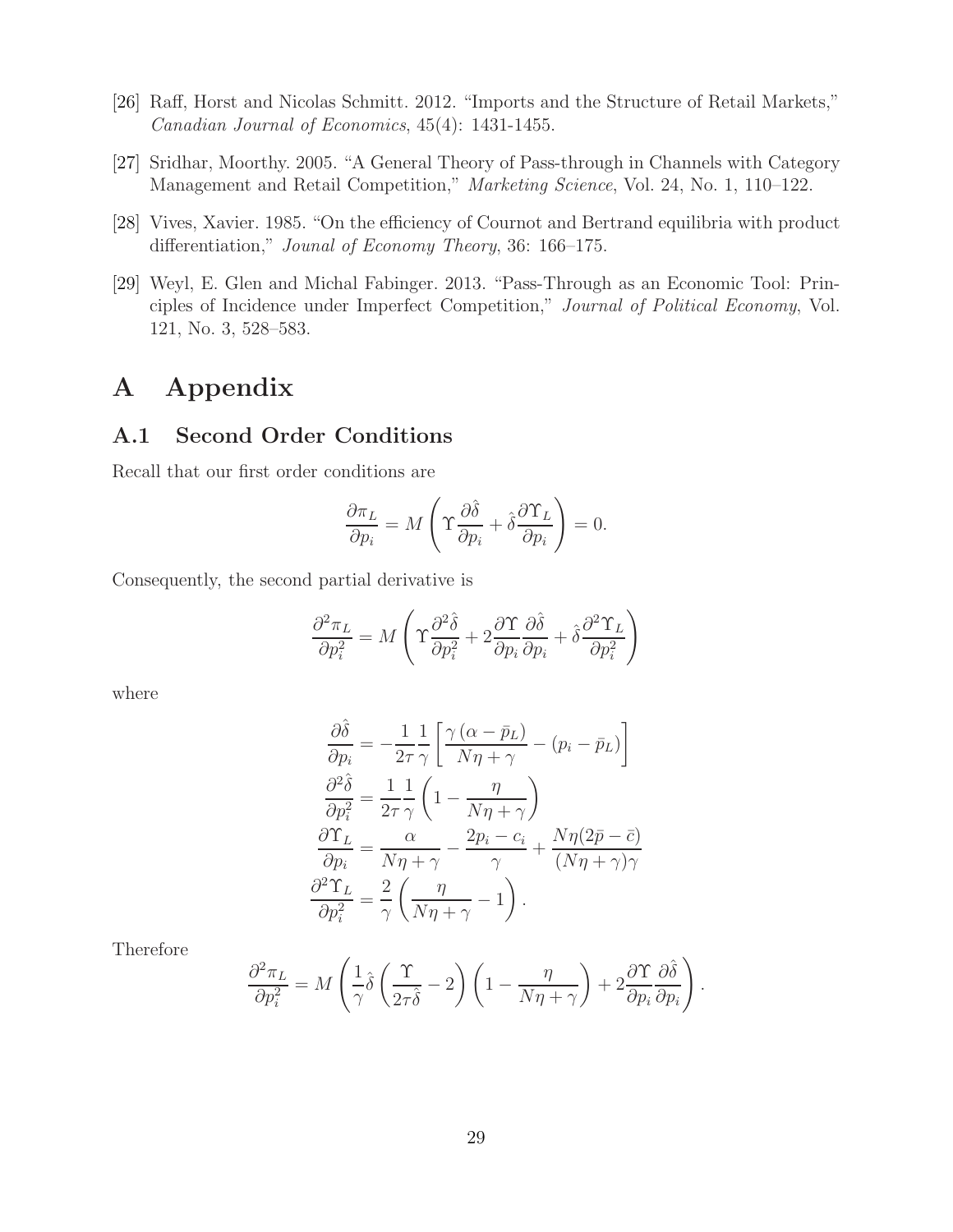Evaluated at the equilibrium:  $\varepsilon \equiv \frac{\gamma}{2\tau}$  $\frac{\Upsilon}{2\tau\hat{\delta}},\; \frac{\partial\hat{\delta}}{\partial p_i}$  $\frac{\partial \hat{\delta}}{\partial p_i} = - \frac{\hat{\delta}}{\Upsilon}$ Υ  $\partial \Upsilon_L$  $\frac{\partial \Upsilon_L}{\partial p_i}$  and  $\frac{\partial \Upsilon_L}{\partial p_i} = \Upsilon_L \left(\frac{q_i}{2\tau}\right)$  $2\tau$ δ  $\big) > 0$ , we are left with

$$
\frac{\partial^2 \pi_L}{\partial p_i^2} = M \hat{\delta} \left( \frac{1}{\gamma} (\varepsilon - 2) \left( 1 - \frac{\eta}{N\eta + \gamma} \right) - \frac{2}{\Upsilon} \left( \frac{\partial \Upsilon_L}{\partial p_i} \right)^2 \right).
$$

Since  $\varepsilon \in (0, 1)$  and  $\frac{\eta}{N\eta + \gamma} \in (0, 1)$  it follows that  $\frac{\partial^2 \pi_L}{\partial p_i^2}$  $\frac{\partial^2 \pi_L}{\partial p_i^2}$  < 0 and our solution is a maximum.

#### A.2 Endogenous Mark-ups in Manufacturing

In this section we want to show that our main result holds if manufacturing firms choose their mark-ups endogenously. Profits of manufacturing firms are given by

$$
\pi_m = (c_i - \kappa_i - t_i) q_i,
$$

where  $c_i$  is the price charge by the manufacturing,  $\kappa_i$  is its marginal production costs, and  $t_i$  is the tariff. The manufacturer takes the retail mark-up as given and chooses the profit maximizing price  $c_i$  subject to the demand constraint

$$
q_i = (2 - \varepsilon)^{-1} \frac{1}{\gamma} \left[ \frac{\gamma}{\eta N + \gamma} \alpha - c_i + \frac{\eta N}{\eta N + \gamma} \overline{c} \right].
$$

The profit maximizing price is

$$
c_i = \frac{1}{2} \left( \frac{\gamma}{\eta N + \gamma} \alpha + \frac{\eta N}{\eta N + \gamma} \bar{c} + \kappa_i + t_i \right).
$$

This price depends on a tariff on this product  $t_i$ , but it also depends on the average price of all competing products  $\bar{c}$ . Hence,

$$
\frac{dc_i}{dt_i} = \frac{1}{2} \left( \frac{\eta N}{\eta N + \gamma} \frac{d\bar{c}}{dt_i} + 1 \right) > 0
$$

and

$$
\frac{dc_i}{dt_j} = \frac{1}{2} \frac{\eta N}{\eta N + \gamma} \frac{d\bar{c}}{dt_j} > 0.
$$

In order to calculate  $d\bar{c}/dt_i$  we aggregate over all  $c_i$  (keeping in mind that a tariff applies only to foreign products). We obtain

$$
\bar{c} = \frac{\gamma}{\eta N + 2\gamma} \alpha + \frac{\eta N + \gamma}{\eta N + 2\gamma} \left( \bar{\kappa} + \frac{1}{N} t \right).
$$

Plugging  $c_i$  and  $\bar{c}$  into  $q_i$  and taking the derivative for a domestic product yields

$$
(2 - \varepsilon) \frac{dq_d}{dt} = \frac{1}{2} \frac{\eta}{\gamma (\eta N + 2\gamma)} + q_d \frac{d\varepsilon}{dt}.
$$

Comparing this equation with equation (24) shows the direct substitution effect is smaller in